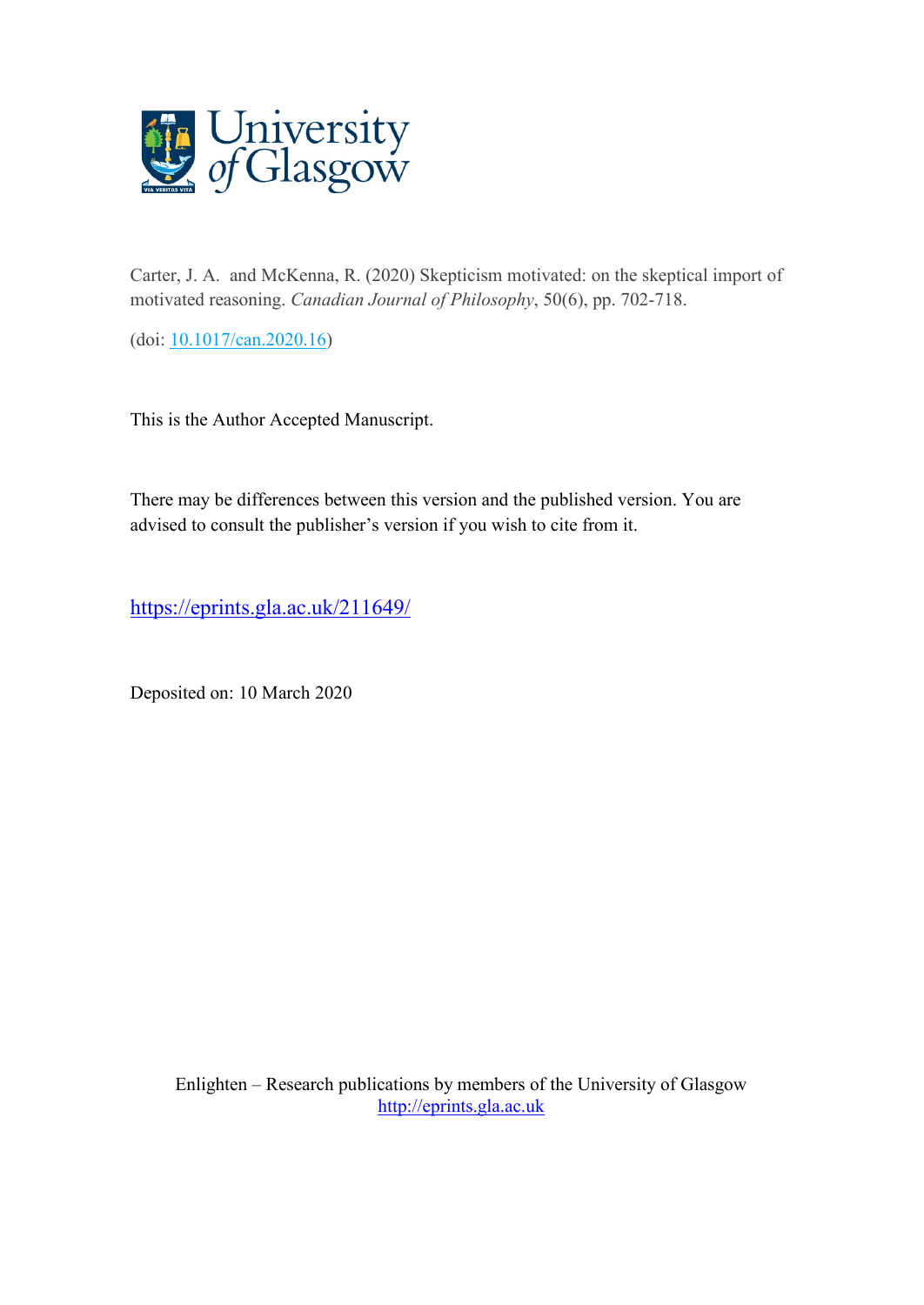# **Skepticism Motivated: On the Skeptical Import of Motivated Reasoning**

Dr. J. Adam Carter (*University of Glasgow*)& Robin McKenna (*University of Liverpool*)

**Abstract** Empirical work on motivated reasoning suggests that our judgments are influenced to a surprising extent by our wants, desires and preferences (Kahan 2016; Lord, Ross, and Lepper 1979; Molden and Higgins 2012; Taber and Lodge 2006). How should we evaluate the epistemic status of beliefs formed through motivated reasoning? For example, are such beliefs epistemically justified? Are they candidates for knowledge? In liberal democracies, these questions are increasingly controversial as well as politically timely (Beebe et al. 2018; Lynch forthcoming, 2018; Slothuus and de Vreese 2010). And yet, the epistemological significance of motivated reasoning has been almost entirely ignored by those working in mainstream epistemology. We aim to rectify this oversight. Using politically motivated reasoning as a case study, we show how motivated reasoning gives rise to three distinct kinds of skeptical challenges. We conclude by showing how the skeptical import of motivated reasoning has some important ramifications for how we should think about the demands of intellectual humility.

# §1.

Empirical work on motivated reasoning suggests that our judgments are influenced to a surprising extent by our wants, desires and preferences (Kahan 2016; Lord, Ross, and Lepper 1979; Molden and Higgins 2012; Taber and Lodge 2006). In this article we address the import of motivated reasoning for the *epistemic statuses* of beliefs that are impacted by it. Our central questions are: are such beliefs epistemically justified? Are they candidates for knowledge? In liberal democracies, these questions are increasingly controversial as well as politically timely (Beebe et al. 2018; Lynch forthcoming, 2018; Slothuus and de Vreese 2010).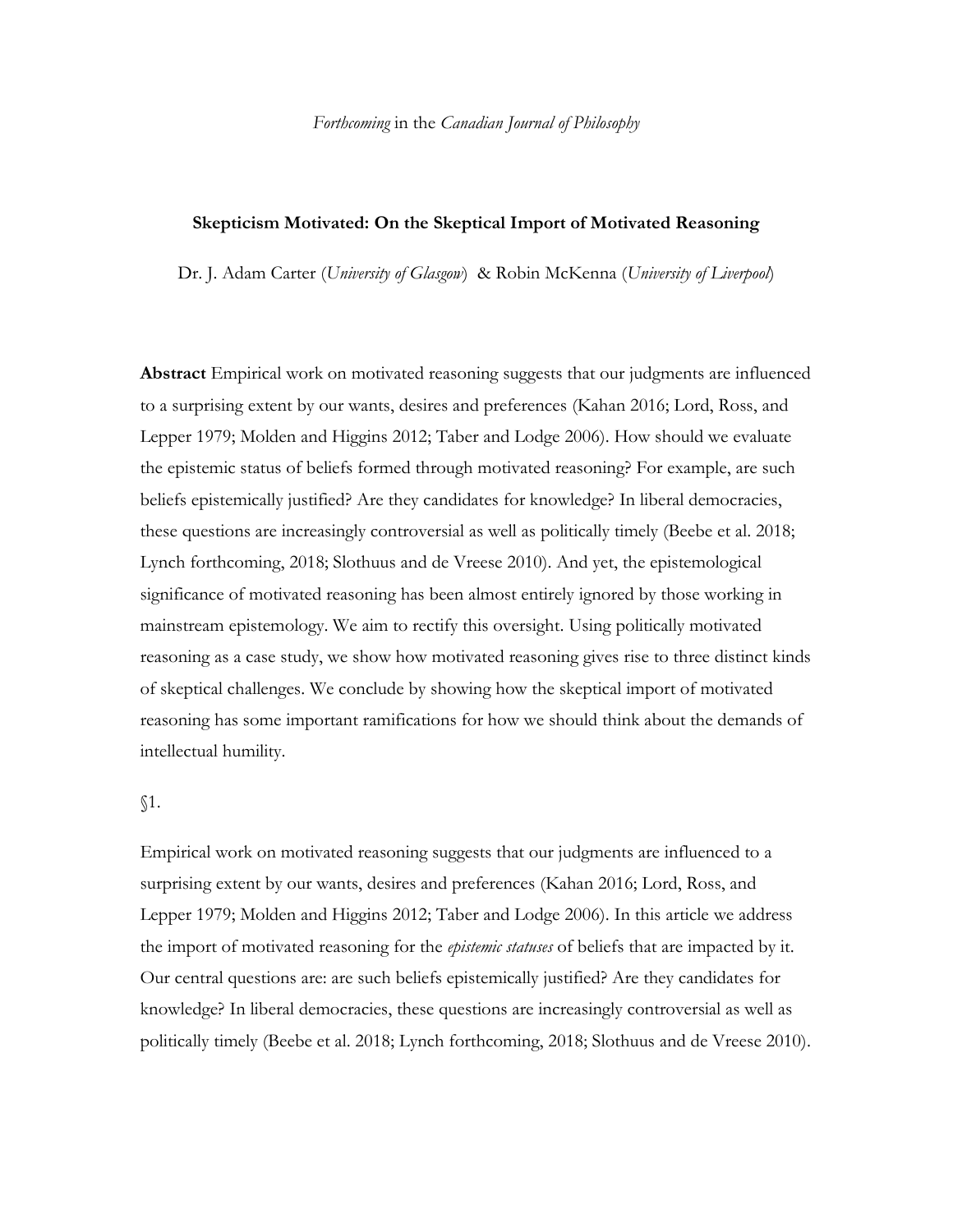And yet, the epistemological significance of motivated reasoning has been almost<sup>1</sup> entirely ignored by those working in mainstream epistemology. We aim to rectify this oversight.

Our general aim is to provide some reasons for thinking that politically motivated reasoning has negative import for the epistemic statuses of beliefs formed in part through such reasoning. We submit that there is some initial pressure to think that beliefs formed through politically motivated reasoning are (epistemically) unjustified. If our assessments of arguments and evidence is partly dictated by our political convictions, then how could these assessments be epistemically justified? Our aim in this paper is to make this initial thought more precise, and to argue that it is more than just initially plausible. In fact, as we'll show, the widespread presence of motivated reasoning in the political domain should lead us to be much less confident in our political beliefs, and for reasons that have not been adequately appreciated by epistemologists.

Of course, one very natural strategy would be to look at whether politically motivated reasoning is a reliable way of going about forming beliefs. There is empirical evidence which suggests that it isn't, in that it leads many of us to form beliefs about scientific topics that conflict with the scientific consensus (Kahan, Jenkins-Smith, and Braman 2011). If this is right, then empirical work on politically motivated reasoning poses a direct skeptical challenge: knowledge requires reliable belief formation, so if beliefs formed via politically motivated reasoning are unreliable, they can't be known.<sup>2</sup>

While this line of argument represents one straightforward way in which politically motivated reasoning might give us pause, we want to explore another way in which

<sup>1</sup> Exceptions include Avnur and Scott-Kakures (2015), Kelly (2008), Huemer (2016) and Kornblith (1999). Interestingly, in Huemer's case, many cases of politically motivated reasoning can be assimilated to political *irrationality.* Huemer reaches this conclusion in the service of attempting to explain widespread, strong and persistent disagreements in politics. Huemer's position is that irrationality better explains such disagreements than other candidate explanations, such as miscalculation, ignorance and divergent values.

<sup>&</sup>lt;sup>2</sup> [Redacted].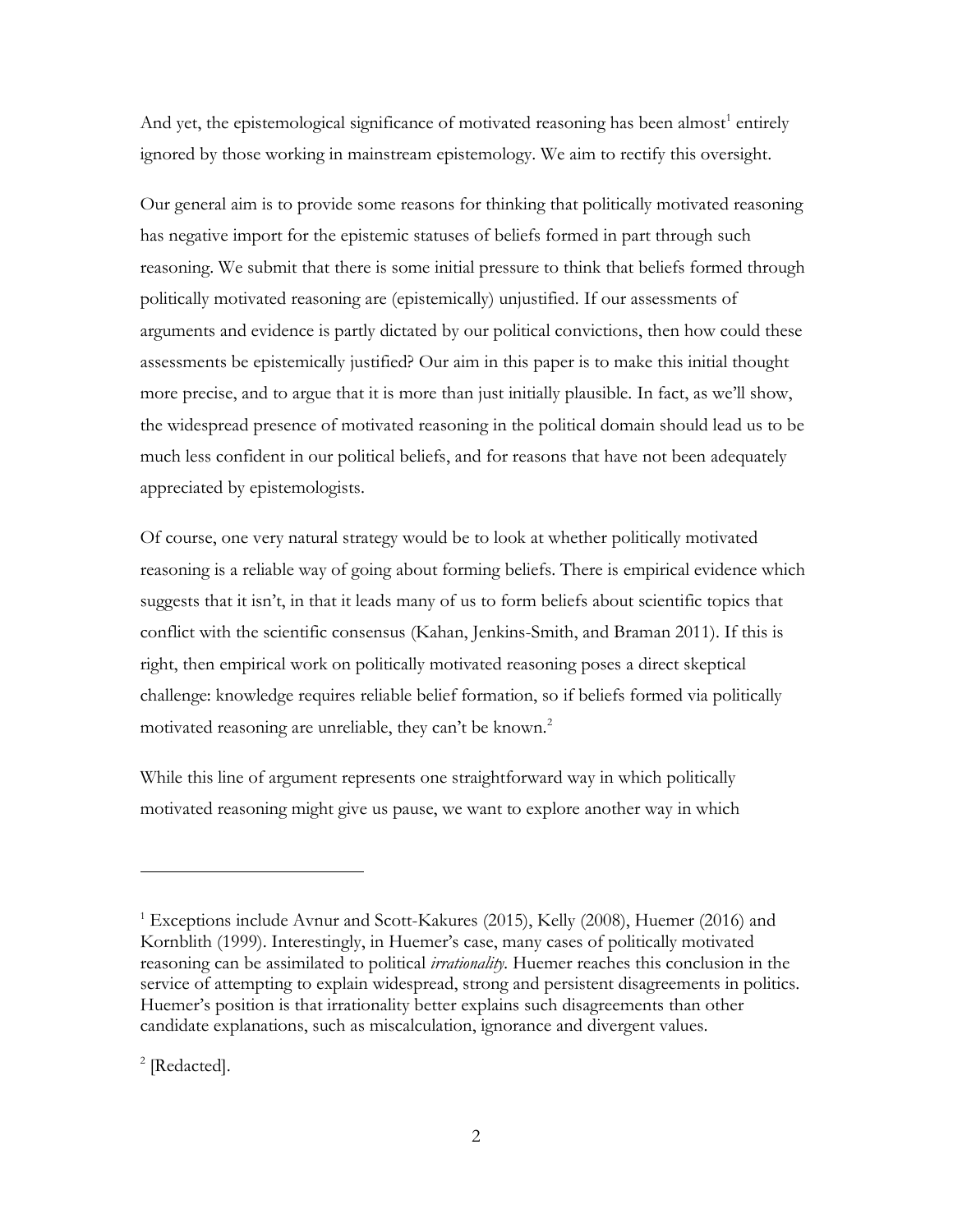politically motivated reasoning should give us pause even if it doesn't lead us astray, but rather fortuitously "guides" us toward the truth. Maybe some beliefs formed through politically motivated reasoning are unjustified, *even if* they generally tend to be true. We are going to argue that we should take this possibility seriously.<sup>3</sup>

We will start with an overview of work on motivated reasoning. We will then develop three skeptical challenges that this work poses for certain of our beliefs. Finally, we will finish by taxonomizing these skeptical challenges according to their "level" of skeptical power, and by showing how motivated reasoning has some important ramifications for the way we think about the demands of intellectual humility.

# §2.

Manifestations of motivated reasoning can be distinguished in terms of the motivations they serve (Molden and Higgins 2012). There is a large body of work that documents the ways in which our desire to maintain a positive self-conception leads us to give more credence to information that confirms our perception of ourselves as kind, competent and healthy than to information that challenges these perceptions. For example, Kunda (1987) reports a study in which subjects read an article which stated that caffeine consumption causes serious health problems in women but not in men. Women who were heavy caffeine consumers found the article less convincing than women who were light caffeine consumers.<sup>4</sup>

We are here particularly interested in the impact that our *political* beliefs and convictions have on our assessment of arguments that pertain to those beliefs and convictions. Call this *politically* motivated reasoning. For example, Lord, Ross, and Lepper (1979) report a study in which subjects were given the same set of arguments for and against capital punishment, but

<sup>&</sup>lt;sup>3</sup> This kind of possibility space has been explored, in the context of the metaethical debate between realists and anti-realists about value, by Street (2006) (specifically as the second horn of her "Darwinian dilemma"). Thanks to an anonymous referee at the *Canadian Journal of Philosophy* for drawing this paper to our attention.

<sup>4</sup> For similar results see Bradley (1978); Ditto et al. (1998); Kunda (1990).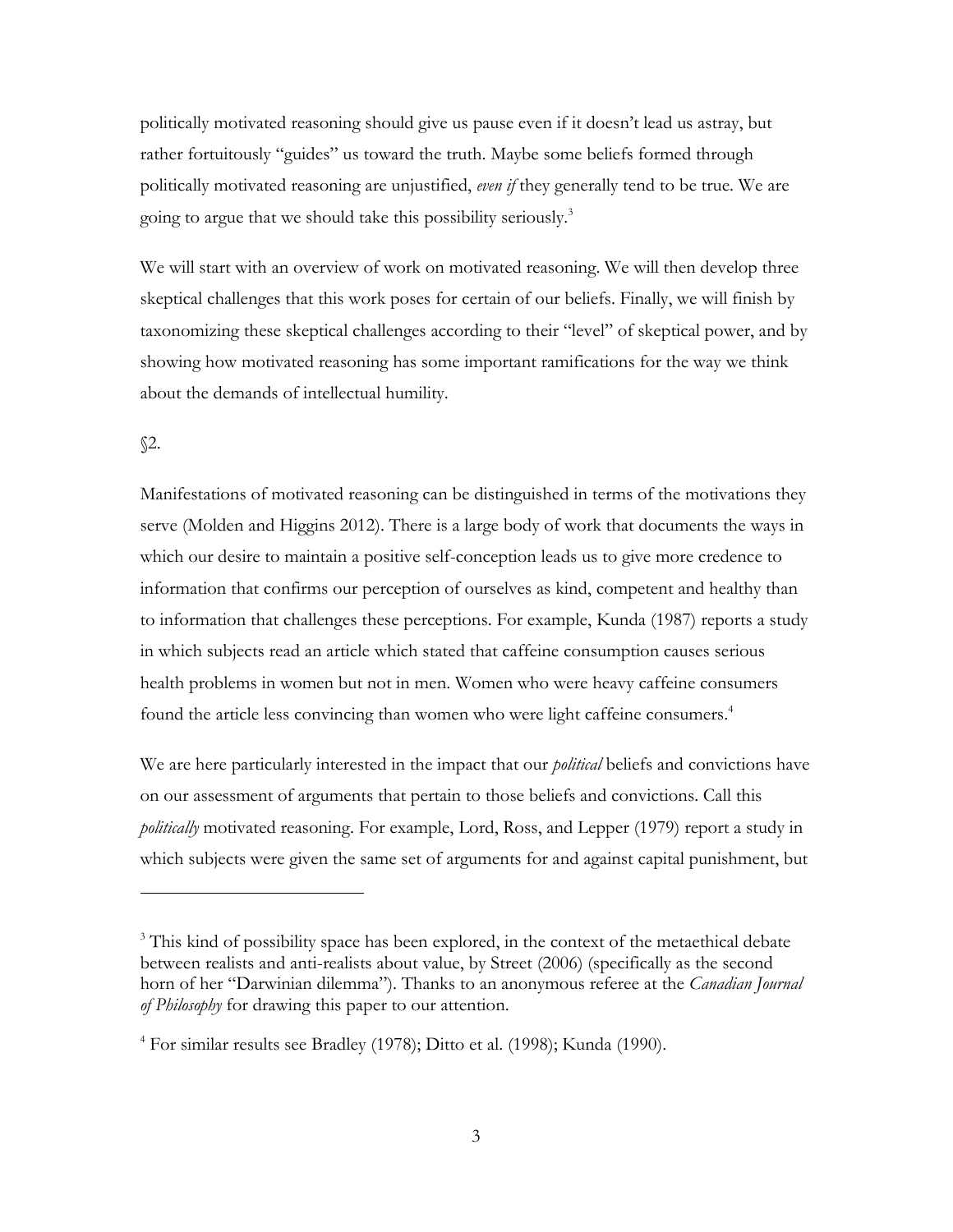their assessments of the strength of these arguments correlated with their existing views about the rights and wrongs of capital punishment. Put simply, subjects who were predisposed to object to capital punishment found anti-capital punishment arguments more convincing, whereas those who were predisposed to accept it found pro-capital punishment arguments more convincing. Dan Kahan and his collaborators present a series of studies which show that our political beliefs also impact on our assessment of arguments and evidence that pertain to scientific issues with clear political relevance, such as global warming and the safety of nuclear power (Kahan, Jenkins-Smith, and Braman 2011; Kahan 2016, 2014). 5

Three aspects of work on politically motivated reasoning are worth emphasizing from the outset. First, while we have been talking of politically motivated reasoning in terms of the influence of our background *political* beliefs on our cognitive processes, it is important to note that the operative notion of "political belief" is very broad indeed. This is perhaps clearest in Dan Kahan and his collaborators' work on *cultural cognition*. Kahan calls attention to the fact that politically motivated reasoning is as much driven by our broader cultural backgrounds as our political beliefs, narrowly construed. The thought is that the motivation or goal that is served by politically motivated reasoning is, broadly speaking, the goal of *identity protection*, that is, the goal of forming beliefs that protect and maintain our status within a group that defines our identity and whose members are united by a shared set of values. As Kahan puts it:

When positions on some risk or other policy relevant fact have come to assume a widely recognised social meaning as a marker of membership within identity-defining groups, members of those groups can be expected to conform their assessment of all manner of information—from persuasive advocacy to reports of expert opinion; from empirical data

<sup>&</sup>lt;sup>5</sup> For similar results see Bullock, Gerber, and Hill (2015); Jost, Hennes, and Lavine (2013); Redlawsk (2002). For related discussion, see D. Greco (forthcoming).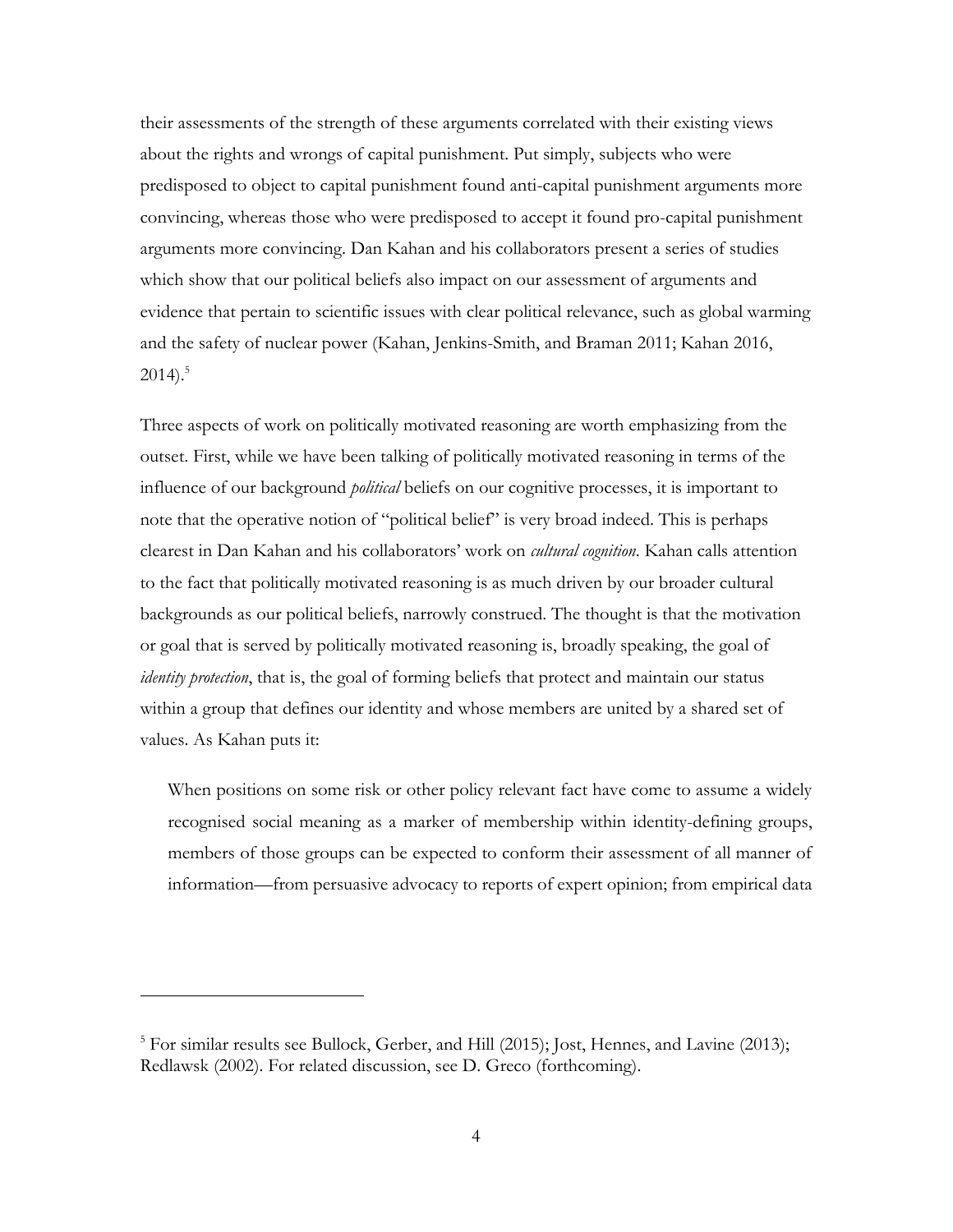to their own brute sense impressions—to the position associated with the respective groups (2016, 1).

While it will do no real harm to simplify things and talk in more narrowly political terms ("right wing" vs. "left wing"), it should be borne in mind that this is a simplification.

Second, the empirical evidence does *not* suggest that politically motivated reasoning is less prevalent in "politically sophisticated subjects". In fact, it is more like the opposite. Taber and Lodge (2006) found that, the more politically sophisticated a subject was<sup>6</sup>, the *more* likely they were to conform their assessment of the quality of the arguments and information they consider to their political beliefs. Taber and Lodge hypothesize that this is because politically motivated reasoning involves two biases. We tend to spend more time and resources finding flaws with arguments that challenge deeply-held political beliefs than we do on finding flaws with arguments that support these beliefs, and, when we are free to choose which information to expose ourselves to, we tend to seek out arguments that will confirm deeplyheld political beliefs rather than arguments that will challenge these convictions. Put simply, politically sophisticated subjects have more information at their disposal, and the more information you have at your disposal, the better you will be at finding flaws in arguments with conclusions you don't like, and the better you will be at seeking out information that confirms rather than challenges your existing views. 7

<sup>&</sup>lt;sup>6</sup> Note that by political sophistication Taber and Lodge mean 'knowledgeableness', where this is, for the purposes of their study, a function of the proportion of correct answers provided on a survey test (2006, 760).

<sup>7</sup> See also Burnstein and Vinokur (1977) and Brown (1986) for related discussion of how exposure to more arguments that support an antecedently held position can contribute to polarization within a group, by causing individuals to embrace more extreme versions of positions previously held. Related points have been registered by Huemer (2016) and also Kahan (2013). In Kahan's study, it was shown that polarization increased as people got more 'numerate'.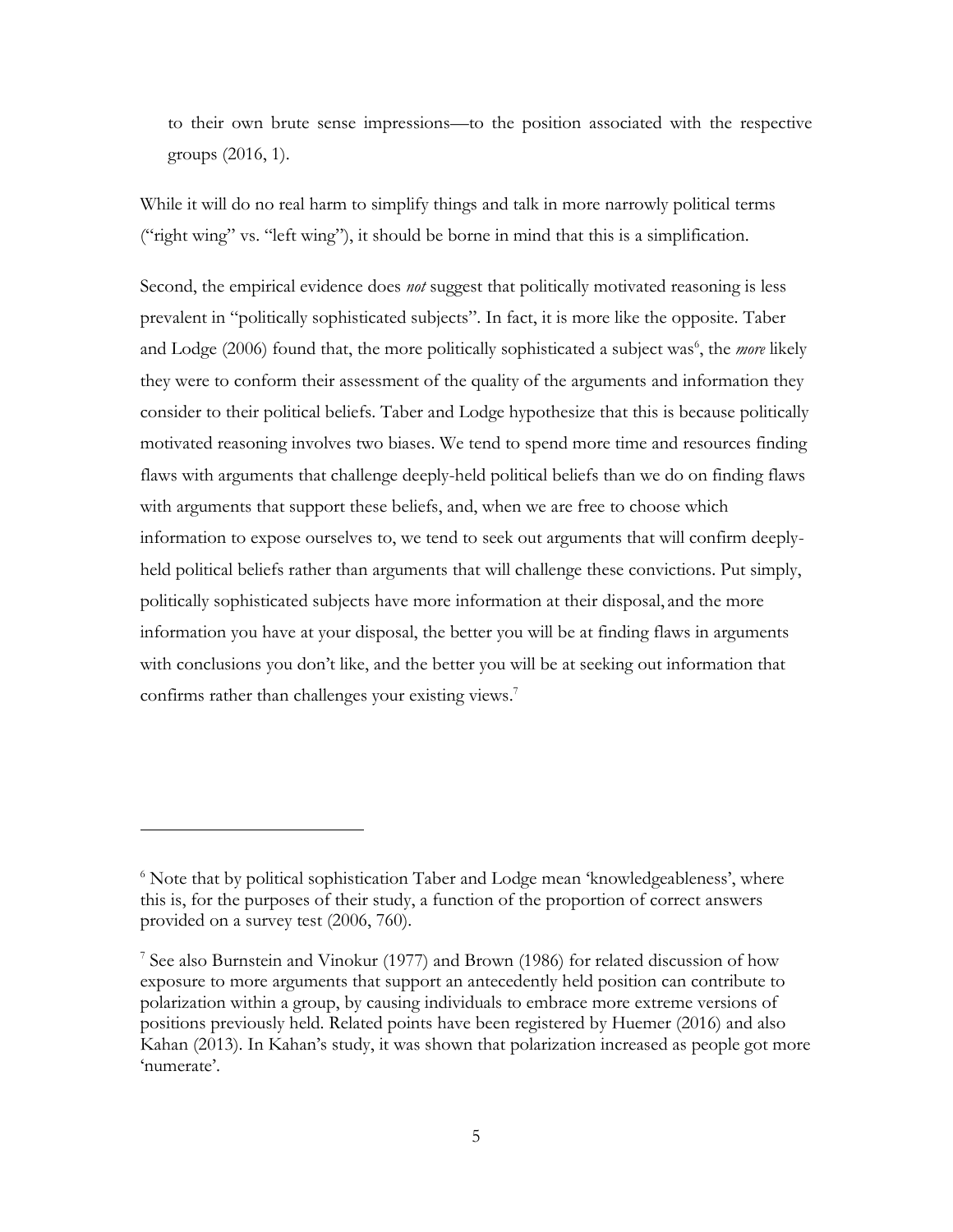Third, politically motivated reasoning is something that many of us engage in, at least some of the time.<sup>8</sup> This is particularly clear in Kahan and his collaborators' work. They look at the impact of our political beliefs on the following topics, among others:

- Attitudes about global warming.
- Attitudes about the safety of "burying" nuclear waste underground.
- Attitudes about the efficacy of "concealed carry" laws.

One would expect laypersons to look for the existence of scientific consensus on these sorts of topics. Kahan, Jenkins-Smith, and Braman (2011) report the following findings:

- 78% of those on the "political left" think that most scientists agree that global temperatures are rising, whereas only 19% of those on the "political right" think that most scientists agree. (56% of those on the right think that most scientists are divided, and 25% think that most disagree).
- 68% of those on the left think that most scientists agree that humans are causing global warming, whereas only 12% of those on the right think that most scientists agree. (55% of those on the right think that most scientists are divided, and 32% think that most disagree).
- 37% of those on the right think that most scientists agree that there are safe methods of geologically isolating ("burying") nuclear waste, whereas only 20% of those on the left think that most scientists agree. (35% of those on the left think that most scientists disagree, and 45% on both sides of the political spectrum think that scientists are divided).
- 47% of those on the right think that most scientists agree that permitting adults without criminal records or histories of mental illness to carry concealed handguns in

<sup>&</sup>lt;sup>8</sup> That said, there is some evidence that financial incentives can minimize the impact of motivated reasoning (Bullock, Gerber, and Hill 2015; Prior, Sood, and Khanna 2015), and that it doesn't impact on experts' assessments of arguments and evidence that pertain directly to their fields of expertise (Kahan et al. 2016).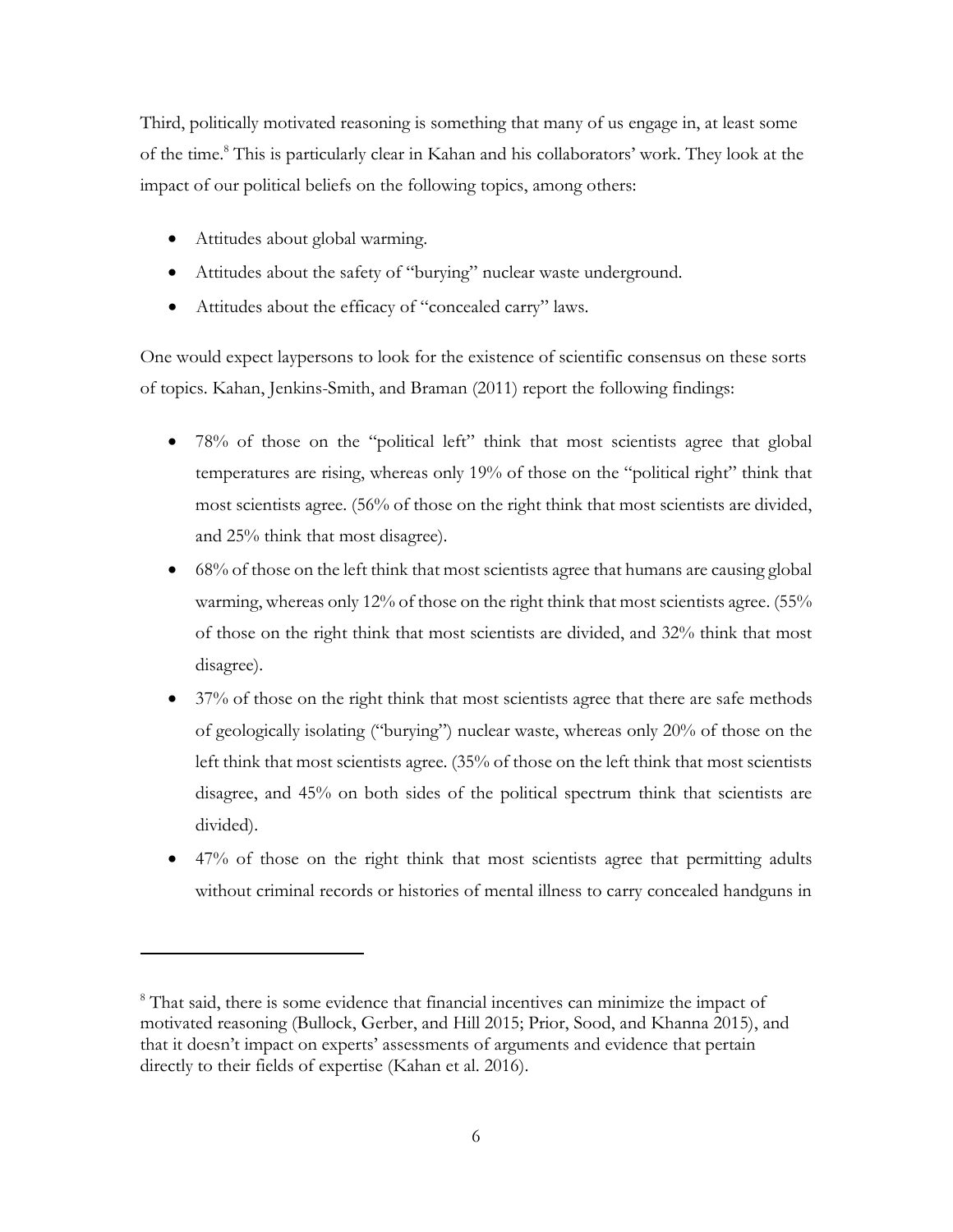public decreases violent crime, whereas only 10% of those on the left think that most scientists disagree. (47% of those on the left think that most scientists disagree, and much the same percentage on both sides of the political spectrum think that scientists are divided).

What does this tell us? We want to highlight one crucial point. It is often claimed that there are important cognitive *asymmetries* between "liberals" (in the US sense) and "conservatives" (Hodson and Busseri 2012; Kanazawa 2010). It may well be that there are some asymmetries. But these findings suggest that there are also some important *symmetries*. <sup>9</sup> Both those on the right *and* those on the left form beliefs about scientific topics in ways that accord with their political convictions. In doing so, they end up at odds with expert scientific opinion, at least as it is represented in "expert consensus reports" from the US National Academy of Sciences (NAS). The NAS has issued reports with the following conclusions:

- There is scientific consensus that global warming is real, and human activity is a central cause of it (National Research Council Committee on Analysis of Global Change Assessments 2007).
- There is scientific consensus that there are safe methods of geologically isolating (or "burying") nuclear waste (National Research Council Board on Radioactive Waste Management 1990).
- The available evidence does not permit forming a conclusion on the efficacy of concealed carry laws (National Research Council Committee to Improve Research Information and Data on Firearms 2004).

<sup>&</sup>lt;sup>9</sup> One interesting such symmetry is registered in a recent study by Gampa et al. (Forthcoming). This study found that ideological beliefs (on both sides) impaired people's ability to do two things that are central to basic political reasoning: (i) recognize logical validity in arguments that oppose their own political beliefs; and (ii) recognize the lack of logical validity in arguments that support their own political beliefs.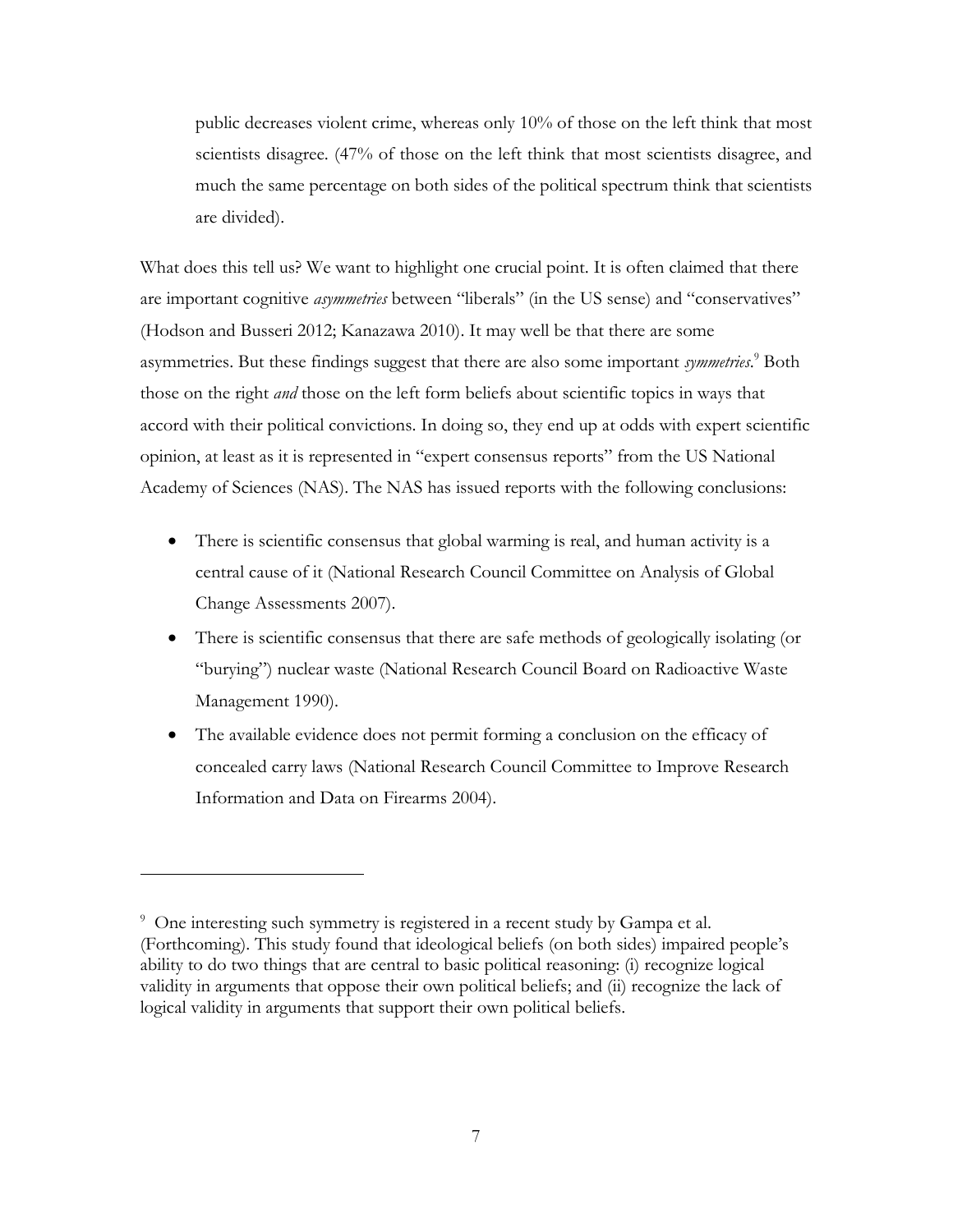This suggests that those on the right are out of step with the scientific consensus on global warming, whereas those on the left aren't. But those on the left are out of step with the scientific consensus on the safety of nuclear waste disposal. And both sides overestimate the extent to which the evidence supports their preferred position on concealed carry laws. Now, it may be claimed that these findings still support the conclusion that those on the right are *more* out of step with the scientific consensus than those on the left. That is, politically motivated reasoning is more pronounced (or at least more damaging) amongst those on the right than amongst those on the left. This might be true, but it hardly shows that those on the left don't also engage in politically motivated reasoning, or that, in doing so, they don't regularly end up at odds with expert scientific opinion.<sup>10</sup>

This completes our brief overview of work on politically motivated reasoning. We will now turn to its epistemological implications, and in particular, its skeptical import.

### §3.

Politically motivated reasoning is reasoning that serves a motive other than a desire to arrive at true beliefs (Kahan 2016). If a subject engages in politically motivated reasoning when assessing some evidence or argument, their assessment of that evidence or argument is nontrivially influenced by their background political beliefs.<sup>11</sup> If the evidence or argument causes trouble for those beliefs, they try to reject it, explain it away, or minimize its importance; if the evidence or argument supports those beliefs, they enthusiastically endorse it, and exaggerate its importance. The evidence outlined above suggests that, when subjects engage in politically motivated reasoning, they are often led astray: they end up forming false beliefs. Consider, for instance, the attitude of many people on the political right toward global warming. Sometimes, though, cultural cognition *does not* lead us astray, but rather fortuitously

 $10$  For relevant discussion, see Ditto et al. (2019) and Baron and Jost (2019).

 $11$  Note that, at this juncture, we are merely describing politically motivated reasoning.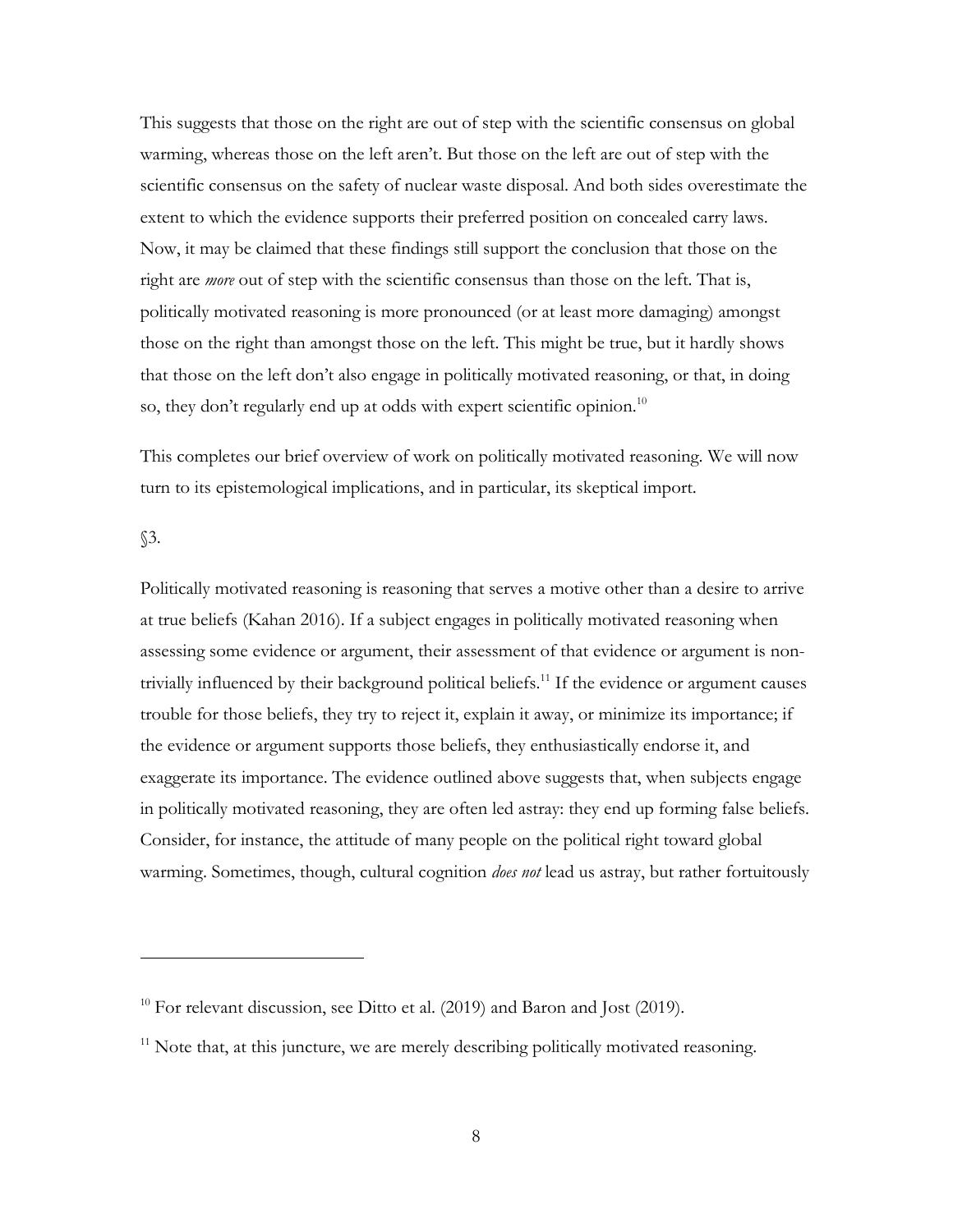"guides" us toward the truth. In such cases, are our beliefs thereby in the clear, epistemically speaking? Perhaps not.<sup>12</sup>

Consider the following pair of cases:

NAÏVE STUDENT-1: Tim is an impressionable student, one who is inclined to blindly trust socially approved opinions with little to no critical scrutiny. Fortunately for Tim, he is raised in a household where exposure to (and social praise of) sound climate science is abundant, and climate change "denial" is discussed only in a negative light. Tim (like most around him) believes that global temperatures are rising, and that human activity is the cause.

NAÏVE STUDENT-2: Tim\* is an impressionable student, one who is inclined to blindly trust socially approved opinions with little to no critical scrutiny. Unfortunately for Tim\*, he is raised in a household where exposure to (and social praise of) sound climate science is rare, and "climate change" is discussed only in a negative light. Tim\* (like most around him) believes that it's *not* the case that global temperatures are rising.

With the literature on politically motivated reasoning in hand, we can give a plausible psychological explanation of what is going in in both these cases. Both Tim and Tim\* assess any information they receive pertaining to climate science in light of their background political beliefs and broader cultural backgrounds. <sup>13</sup> But, at least in part because these background beliefs are very different, these assessments lead them in opposite directions.

 $12$  The reader might already be wondering how our argument will relate to the literature on epistemically irrelevant influences on belief (Avnur and Scott-Kakures 2015; Cohen 2001; DiPaolo and Simpson 2016; Mogensen 2016; Schoenfield 2013; Sher 2001; Srinivasan 2015; Vavova 2018; White 2010). We address this in §6.

<sup>&</sup>lt;sup>13</sup> Granted, a full specification of their psychological profiles would include not just beliefs, but also desires (e.g., to fit in, or to be seen in a certain way). We abstract away from these complications here.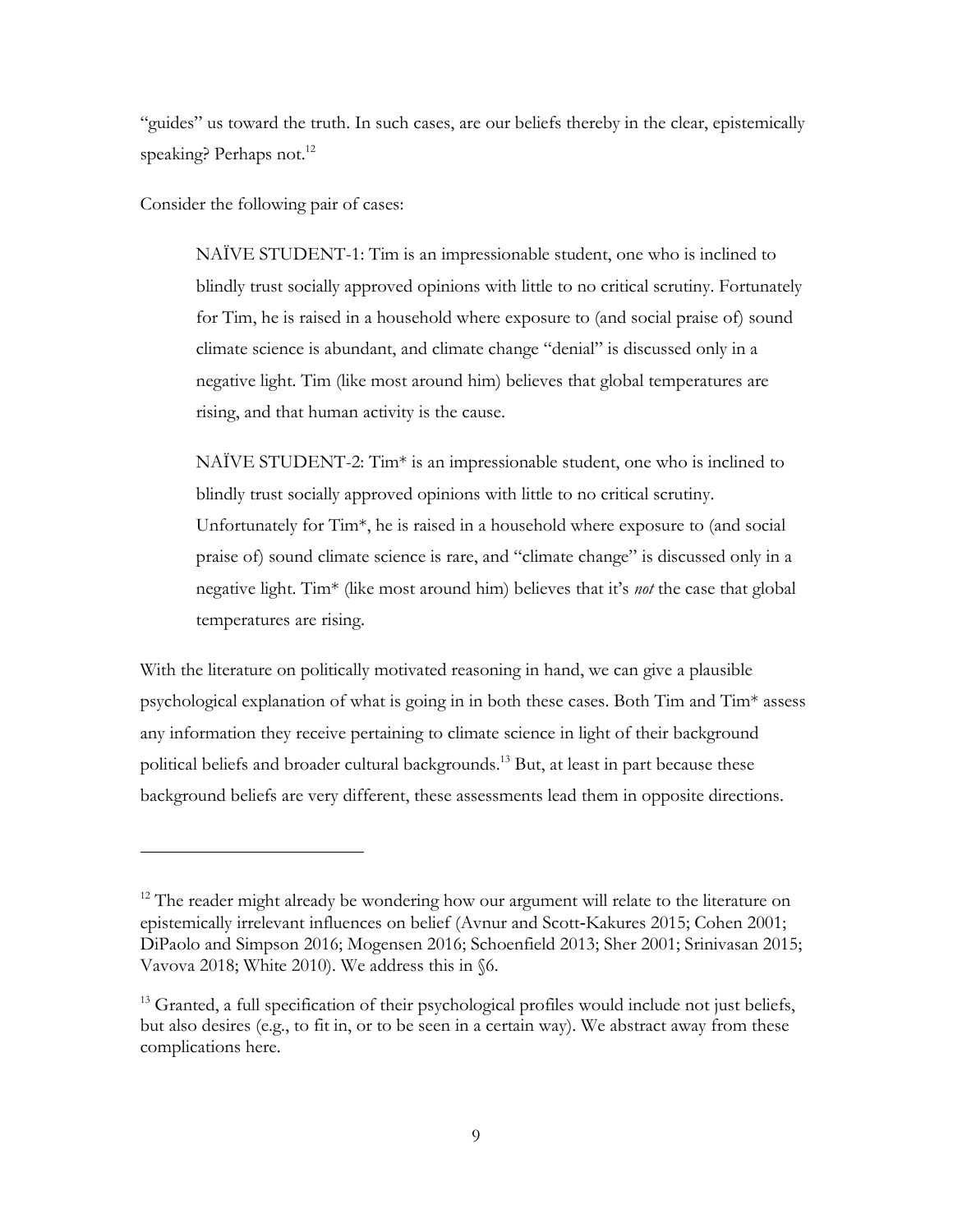Tim ends up believing that global temperatures are rising, and that human activity is the cause. Tim\* ends up denying this. We would submit that neither Tim nor  $\text{Tim}^*$  are particularly unusual. While our descriptions of both are undeniably simplistic, many (though of course not all) individuals are, in most essential respects, like Tim or Tim\*.

Tim<sup>\*</sup>'s belief in NAÏVE STUDENT-2 is clearly epistemically defective.<sup>14</sup> But what about Tim's belief? Interestingly, it might be argued that there is also something amiss with Tim's belief, and this is so *even though* (i) the target belief is true and (ii) Tim possesses excellent evidence for his belief (i.e., the evidence that we may suppose he is exposed to, and which is socially approved in his epistemically friendly environment).

We can start with the distinction, familiar in mainstream epistemology, between *propositional*  and *doxastic* justification. Roughly, this is the distinction between having good reasons for one's belief (propositional justification) and properly basing one's belief on the good reasons one possesses (doxastic justification).<sup>15</sup> In NAÏVE-STUDENT 1, Tim *has* good reasons for his belief, but it is not at all clear that he is properly basing his belief on the good reasons that he has. Rather, it seems that, to the extent that he is basing his beliefs on the good reasons he has, he is doing *this* only because these beliefs and reasons have the epistemically irrelevant property of being socially approved. And if *that's* right, then—as this line of thought goes—Tim, despite possessing propositional justification for his belief that global temperatures are rising, lacks *doxastic* justification (and *ipso facto* propositional knowledge) for believing that global temperatures are rising.<sup>16</sup>

<sup>&</sup>lt;sup>14</sup> For one thing, these beliefs are false. For another, they are plausibly unjustified  $-$  or, at least, as unjustified as the beliefs of Goldman's (1988) 'benighted cognizer'. For discussion, see Simion (2019).

<sup>&</sup>lt;sup>15</sup> For representative statements of this relationship between propositional and doxastic justification, see Alston (1985); Korcz (2000); Kvanvig (2003); Pollock and Cruz (1999, 35– 36); Turri (2010).

<sup>&</sup>lt;sup>16</sup> See Davis (2009) for related discussion.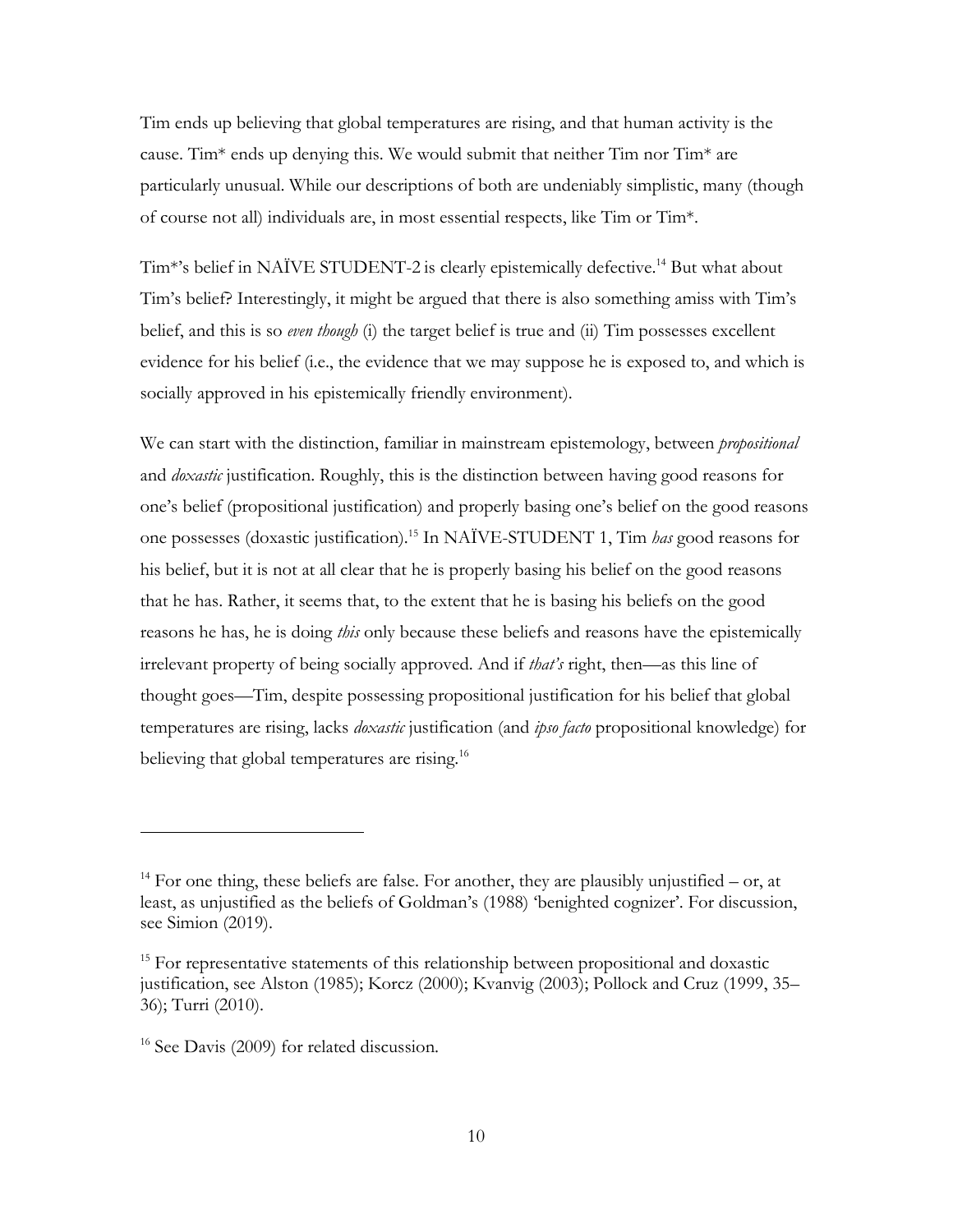If the above line of thought is correct, then an interesting and rather troubling result is that politically motivated reasoning can have epistemically deleterious effects *even when* it guides one toward the truth—and thus, regardless of whether politically motivated reasoning is reliable.<sup>17</sup> But is it correct? In the next two sections we consider two objections to it.

## §4.

We have argued that Tim's belief that global temperatures are rising is (doxastically) unjustified because, to the extent that he bases this belief on the good reasons he has, he does this because those reasons have the epistemically irrelevant property of being socially approved. That is, he believes on the basis of these reasons because those around him regard these reasons as being good reasons. One might object that this property is not epistemically irrelevant at all. Tim is utilizing a generally effective strategy for deciding what to believe (and why to believe it): defer to socially recognized authorities. Deferring to recognized authorities is not a bad epistemic strategy. It isn't going to work in all environments, of course—recognized authorities can be wrong (see Tim\*)—but this is just an instance of the more general point that good inferential strategies won't work well in all possible environments (see Gigerenzer 2000).

We agree that there need not be anything wrong with deferring to recognized authorities, and that good inferential strategies need not work well in all possible environments. But we don't think this spells trouble for our argument. Let's start with the first concession (that there need not be anything wrong with deferring to recognized authorities). The crucial question is: what is this deference based on? It is one thing to defer to recognized authorities because you have reason to think they are likely to have the right answers (or, at least, more likely than you). It is another to defer to them because you recognise that you share certain

<sup>&</sup>lt;sup>17</sup> The above diagnosis of NAÏVE STUDENT-1 also makes mischief for those (like Kallestrup and Pritchard 2014, 2012 and Lackey 2009, 2007b) who hold that, in "friendly" epistemic environment knowledge acquisition may require very little by way of cognitive effort and skill on the part of the knowledge recipient, and far less than it would involve in less friendly environments.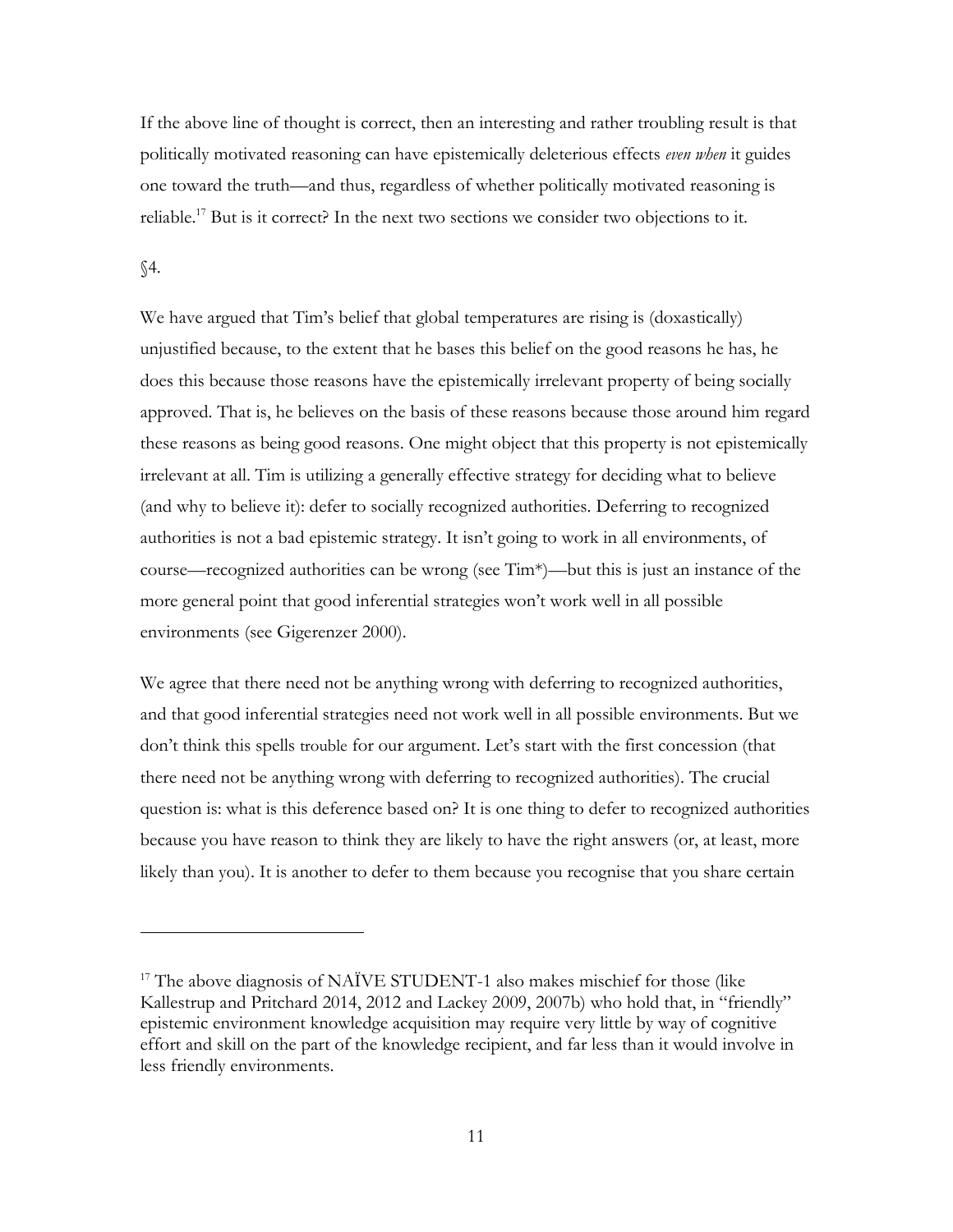core values or belong to the same social group. We would submit that, while the former makes perfect sense from the epistemic point of view, the latter is problematic. The mere fact that you share certain core values with someone surely can't be a good reason to defer to them, at least on factual matters like global warming.<sup>18</sup>

The literature on politically motivated reasoning suggests that, when we engage in it, our patterns of deference are best explained in terms of a preference for listening to those with whom we share certain core values. (Kahan, Jenkins-Smith, and Braman 2011) look at what drives subjects' assessments of the expertise of (fictional) putative authorities on issues like global warming. They find that these assessments are driven by fit between the views of a putative authority and one's ideological predispositions. Thus, many conservatives will regard scientists who accept global warming as less authoritative than scientists who deny it, and liberals will regard scientists who accept that there are safe nuclear waste disposal methods as less authoritative than scientists who deny this.

What about the second concession (that good inferential strategies need not work well in all environments)? The problem with the strategy of deferring to those with whom you share certain core values isn't that there are possible environments in which it isn't very effective in producing true beliefs. The problem is rather that, at least for most of us, it isn't very effective in the world in which we find ourselves. There may of course be people for whom it is effective. But work on politically motivated reasoning suggests that there are a lot of people for whom it isn't. Take, again, Dan Kahan's work on cultural cognition (discussed above). He finds that, while liberals tend to have views about global warming that align with the scientific consensus, they also tend to have views about the safety of nuclear power that

 $18$  It is worth noting that there is some dissent on this in the literature (e.g. Rini 2017). But we are inclined to agree with (Worsnip 2018), who argues that the strategy of deferring to those in one's social group may be rational from a prudential point of view, but isn't from an epistemic point of view.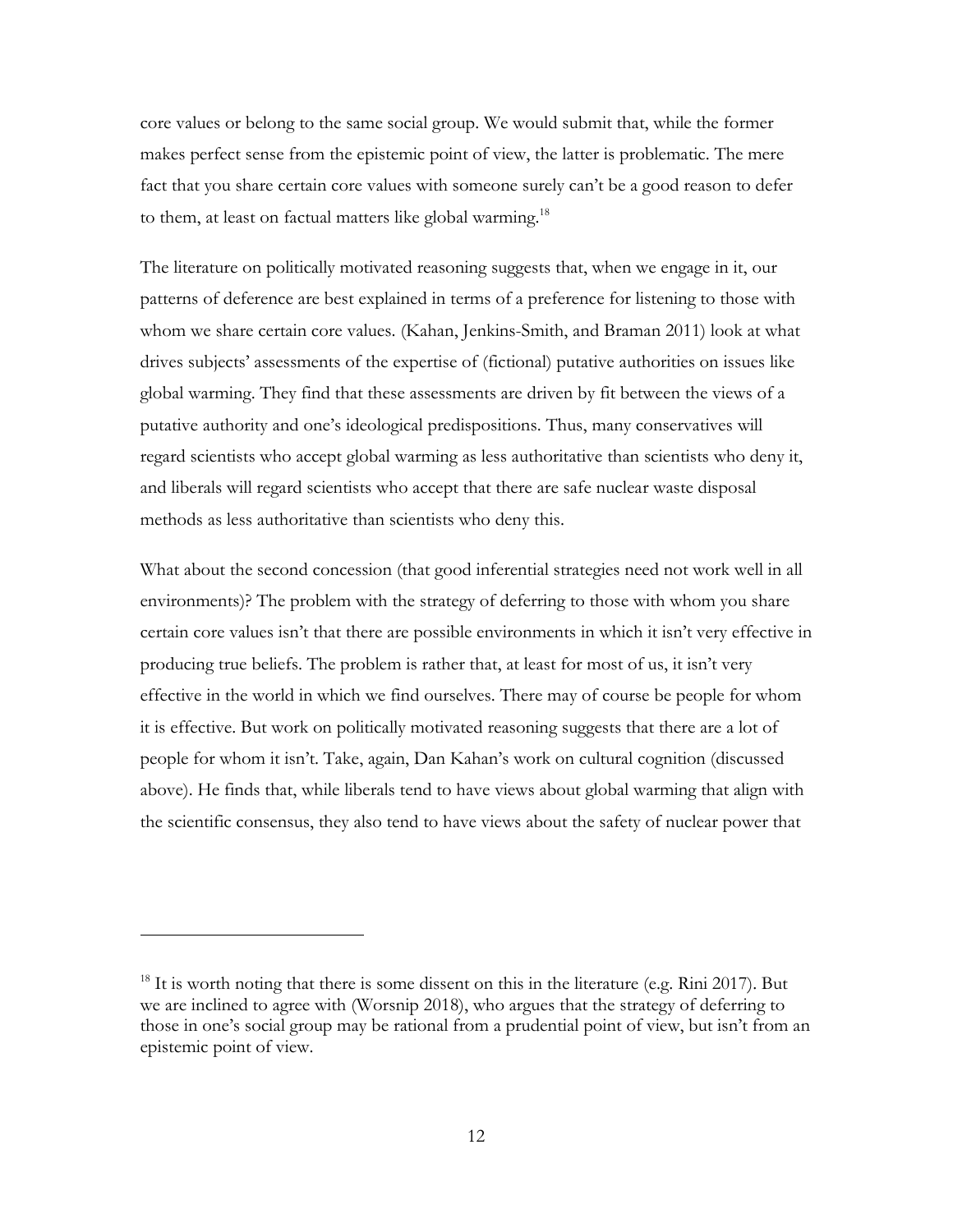don't. This, we think, demonstrates the shortcomings of the strategy of deferring to those with whom you share core values.

#### §5.

The second objection is as follows: In NAÏVE-STUDENT 1 Tim *does* properly (enough) base his belief on the reasons he has. To see why, compare Tim with an individual who clearly does *not* properly base his belief on the reasons he has, Jennifer Lackey's "racist juror":

RACIST JUROR: Martin is a racist juror. Martin receives, over the course of the trial, compelling testimony that the defendant is guilty. Martin however bases his belief that the accused is guilty not on the good reasons he has for thinking so, but on his racist belief that individuals of the ethnicity of the defendant are likely to commit criminal acts. 19

Both Tim and Martin are propositionally justified in their respective beliefs: there are good reasons for them to believe the relevant propositions. But, so far as doxastic justification is concerned, there seems to be a crucial difference between Tim and Martin. First, while Tim bases his belief that scientists agree that global temperatures are rising on the good reasons that he has, Martin bases his belief that the defendant is guilty on bad, racist reasons. Granted, Tim bases his belief on these good reasons *because* they are socially approved in his environment. But, nonetheless, he still based his belief on these reasons. So, *a fortiori*, we should maintain that, unlike Martin in RACIST JUROR, Tim in NAÏVE STUDENT-1 is not only propositionally justified but also doxastically justified.

We think this objection fails for two principal reasons. The first is a general reason about the relationship, thus far not made explicit, between basing and doxastic justification. If basing *suffices* for doxastic justification in the sense that, if a subject S bases her belief that proposition  $p$  on a reason, R, and R is a good reason for believing  $p$ , then S is doxastically

 $19$  This is a variation on Lackey's (2007a, 598) original case.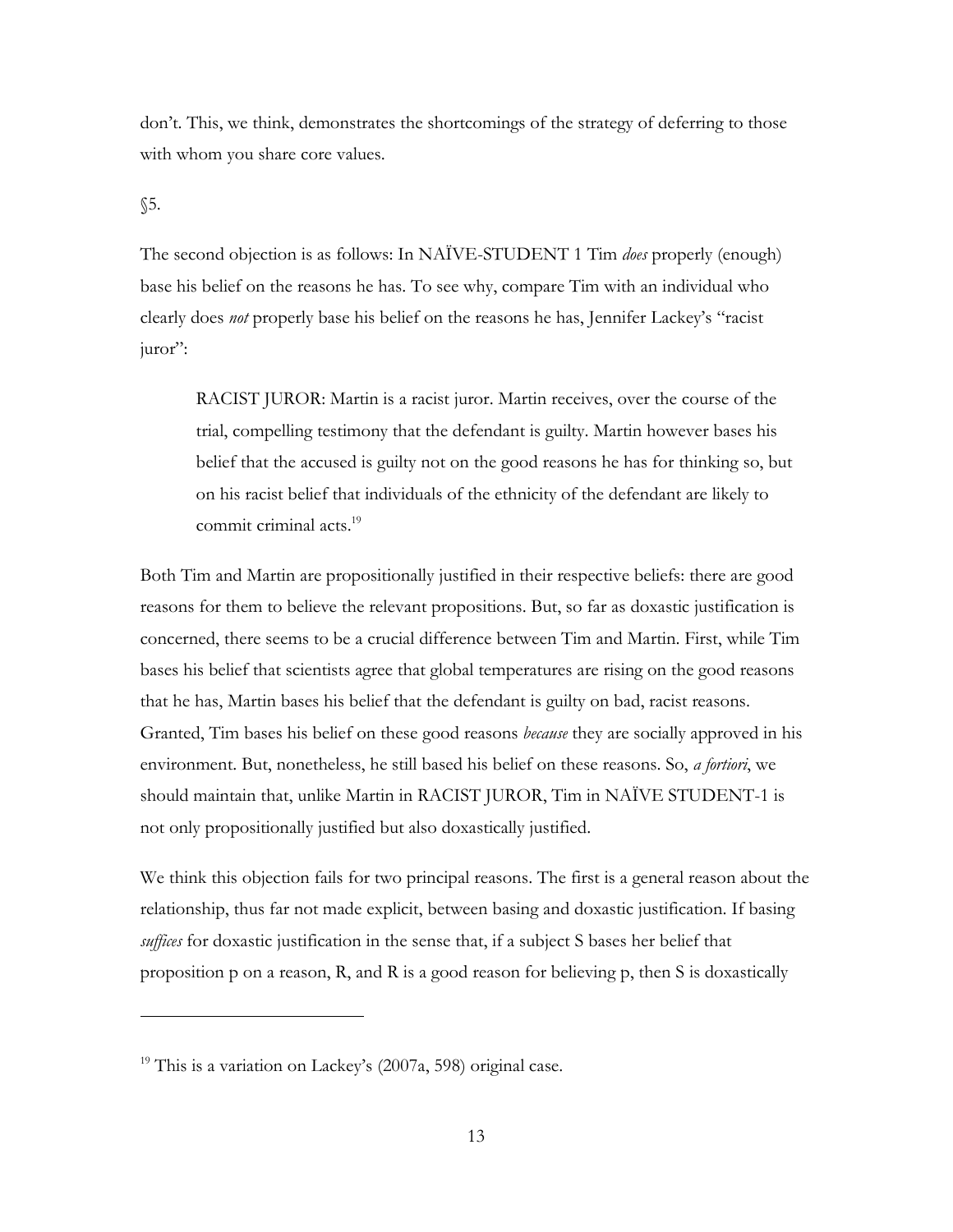justified in believing that p, then we concede that it follows that Tim's situation in NAÏVE STUDENT-1 wouldn't be defective in the way we've indicated.

But, crucially, basing is not sufficient for doxastic justification in this way, even if basing is necessary for doxastic justification. This point does not rely on a commitment to any particular substantive view of basing.

For example, on a doxastic account of the basing relation (e.g., Audi 1982; Ginet 1985), basing a belief on a reason is a matter of possessing a meta-belief to the effect that that reason is a good reason to hold that belief. If that meta-belief is itself a matter of, say, wishful thinking, the target belief is surely not doxastically justified even if (on the doxastic theory) it counts as being based on a good reason; otherwise, wishful thinking could convert an unjustified belief into a justified belief.

The same point can be made on an inferential account of basing (e.g., Redacted) according to which inference from believed premises to a believed conclusion is sufficient for basing belief in the conclusion on belief in the premises. Ordinarily, on an inferential account of basing, basing will issue in doxastically justified belief. However, inference (like any mental activity) itself can—as Ryle (1945) famously noted—be competent or incompetent. Incompetent inference (e.g., one that transitions through a bad step) can result in basing, on an inferential account of basing, even if it does not result in a doxastically justified belief.

Finally, consider a causal account of basing. On such a view basing is a matter of causation in the sense that a subject S's belief that  $p$  is based on R iff S's belief that  $p$  is causally sustained by  $R^{20}$  Even if we assume R is a good reason for P, it is a mistake to think that the mere presence of such a causation relation will suffice for S's belief that p to be doxastically justified. Here it is important to distinguish causation simpliciter from competent causation, where the latter requires not just that R cause p non-deviantly (see, e.g., Plantinga 1993, 69)

 $20$  For some notable defences of this kind of position, see for example Harman (1970), Swain (1981), Moser (1989), Turri (2011), and McCain (2012).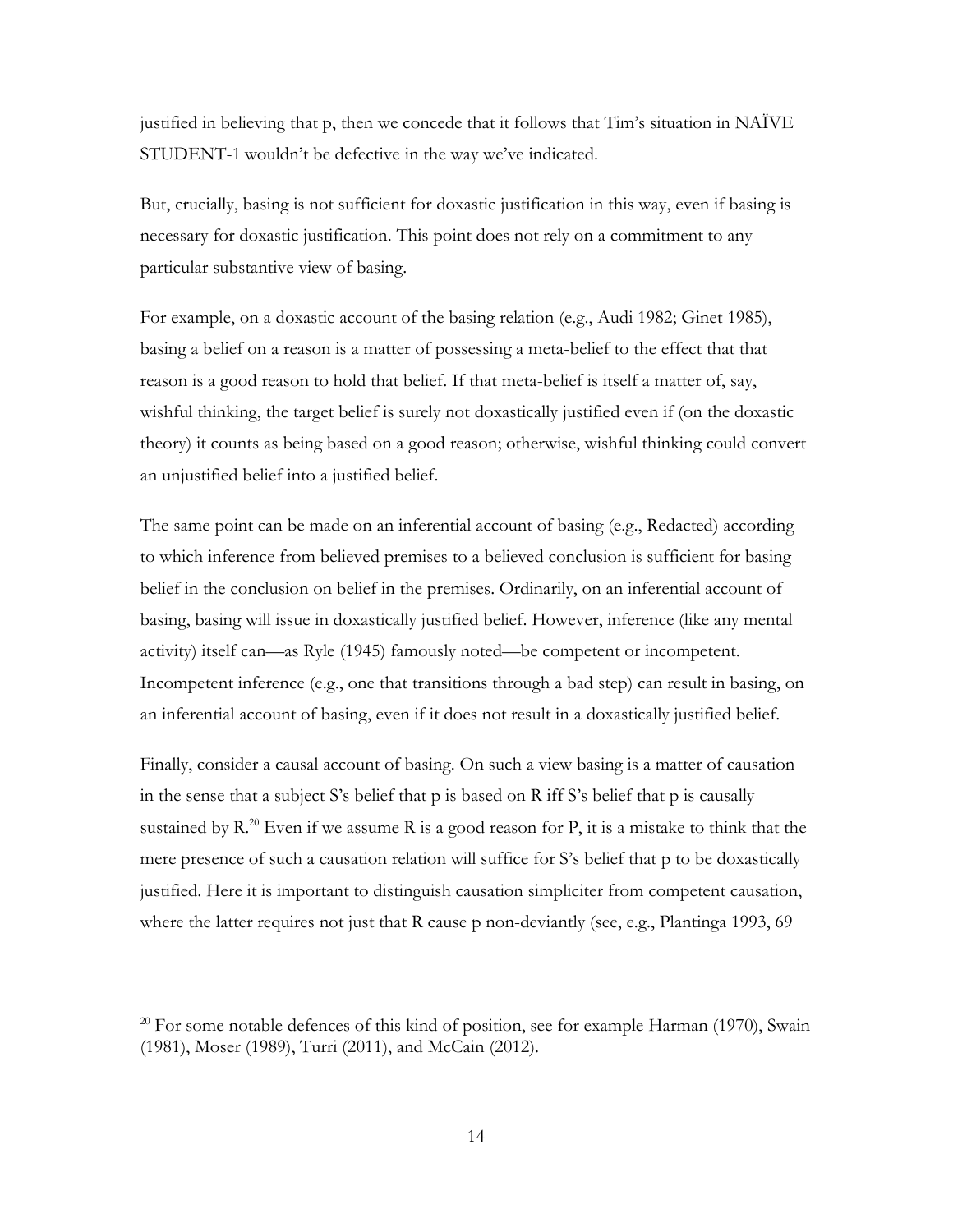fn. 8) but also that R cause p via the exercise of a reliably truth-conducive disposition of the subject.

In short, the idea is that doxastic justification requires not just basing as such, but good or *proper basing*—where proper basing requires having a good reason as one's basis, but is not secured by *simply* having a good reason as one's basis.

Here is not the place to offer a full account of proper basing (though offering such an account remains a live project in contemporary epistemology<sup>21</sup>). Rather, we want to emphasize that cases like that of NAÏVE-STUDENT 1 aren't going to be insulated from the kind of criticism we raise *simply because* basing on a good reason is present in a way that it is not in cases like, e.g., RACIST JUROR.

Of course—and this bring us to the second line of resistance to the anticipated reply—it doesn't follow from the fact that basing on a good reason doesn't *suffice* for doxastic justification that Tim's belief is not *in fact* both based on a good reason *and*, additionally, doxastically justified. Why, exactly, should we think that features of Tim's situation should lead us to deny that his belief is doxastically justified *even though* it is *ex hypothesi* based on a good reason?

The answer, in short, has to do with an epistemically problematic feature of the way in which the target belief is based. To sharpen what's concerning about the way Tim bases his belief in NAÏVE-STUDENT-1, consider now the following case:

FRANCOPHILE CARTOGRAPHER: Rae (irrationally) believes that French cartographers are the *only* reliable sources of cartographical information. Rae's Francophilia so strongly influences her assessment of the reliability of maps that she distrusts all information written by non-French authors. Rae stumbles upon several pieces of evidence (E1, E2 and E3) for believing cartographical claim X. But, simply

 $21$  See, for example, essays in (Redacted).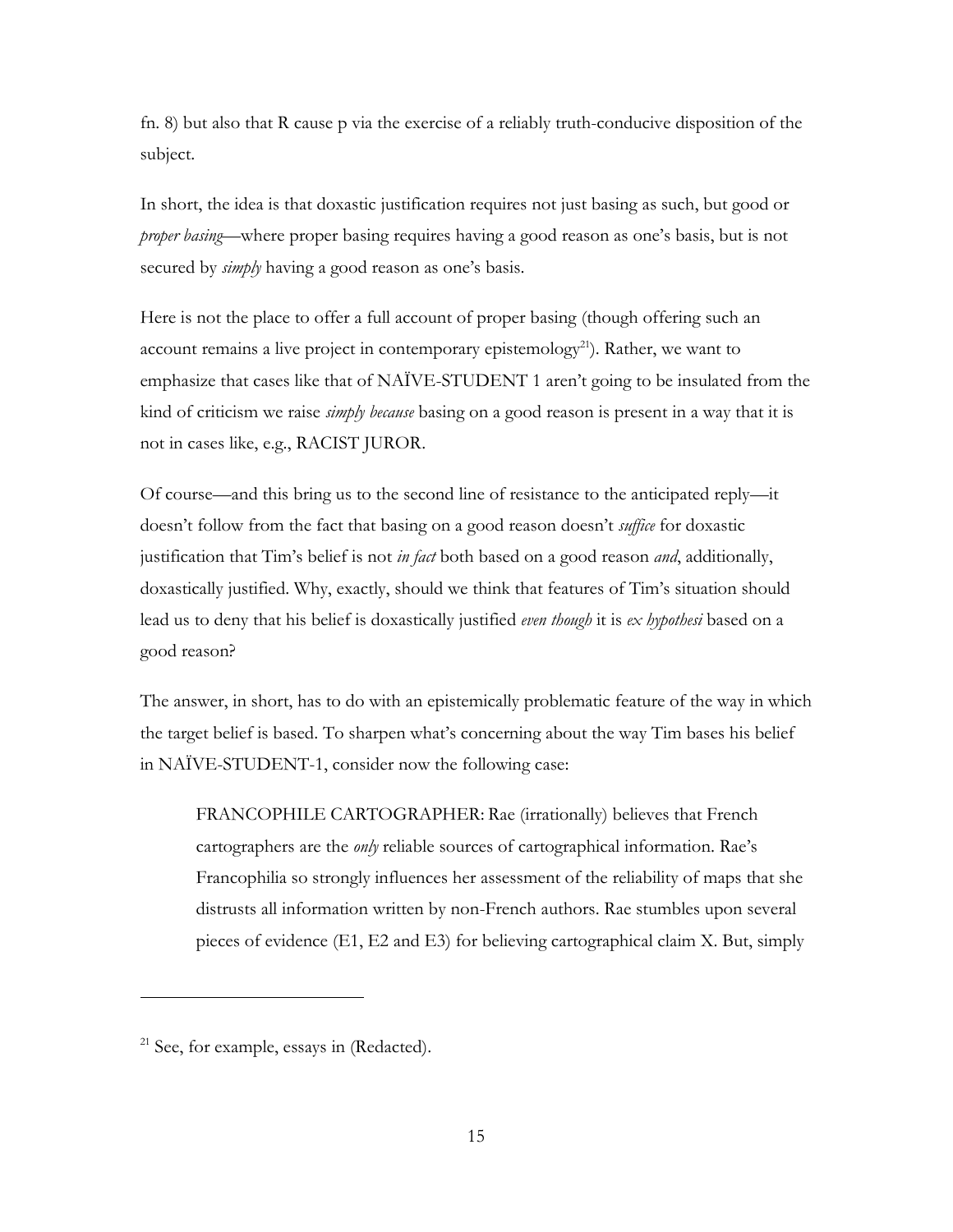because E1, E2 and E3 were written by Italian cartographer Giacomo Gastaldi, Rae disregards this evidence and so does not come to believe claim X on the basis of it. Later that day, Rae encounters the *very same* pieces of evidence (E1, E2 and E3) for cartographical claim X, but this time they were written by French cartographer Pierre Desceliers. Because—and only because—Desceliers is French, she accepts this evidence, and comes to believe X on the basis of it.

In FRANCOPHILE CARTOGRAPHER, although Rae bases her belief on what we may assume are the good reasons she has for believing claim X—viz., E1, E2 and E3—she does not *properly base* her belief on these reasons, viz., in a way that would plausibly be required for doxastic justification. When Rae encounters these pieces of evidence in the work of Gastaldi, she disregards them; when she encounters them in the work of Desceliers, she accepts them. Rae's belief isn't properly based on these pieces of evidence if whether she believes on the basis of them depends primarily on the nationality of the putative expert (an epistemically irrelevant feature). She is basing her belief on good reasons, but not because they are good reasons, but rather, primarily because of something epistemically irrelevant. And a result is that the process by which she is basing her belief on a good reason is problematic as a candidate for issuing doxastic justification on any of the three accounts of basing considered.

With reference to the causal and inferential accounts, it's worth noting that Rae's basing process is an incompetent one, even when it reliably issues in a good reason *as* a basis.<sup>22</sup> (After all, the disposition manifested here is a generally unreliable one, even if all the French communicators Rae is in contact happen to speak truthfully.) <sup>23</sup> Because incompetent basing

 $^{22}$  By way of comparison: consider an analogy with testimony more generally. The process of trusting whatever any speaker says, and with no sensitivity to potential defeaters, is not a process that issues in doxastic justification via testimony. And this is the case even if one happens to be in a friendly environment. This is a point that both reductionists and nonreductionists about testimony can agree about. For discussion, see, for example, the debate between Lackey (2009, 2007b) and Greco (2010) regarding Lackey's CHICAGO VISITOR case.

 $23$  This raises a well-known data point in debates about the generality problem for reliabilism. Fine-grained reliability lacks epistemic relevance. (Example: guessing is reliable whenever the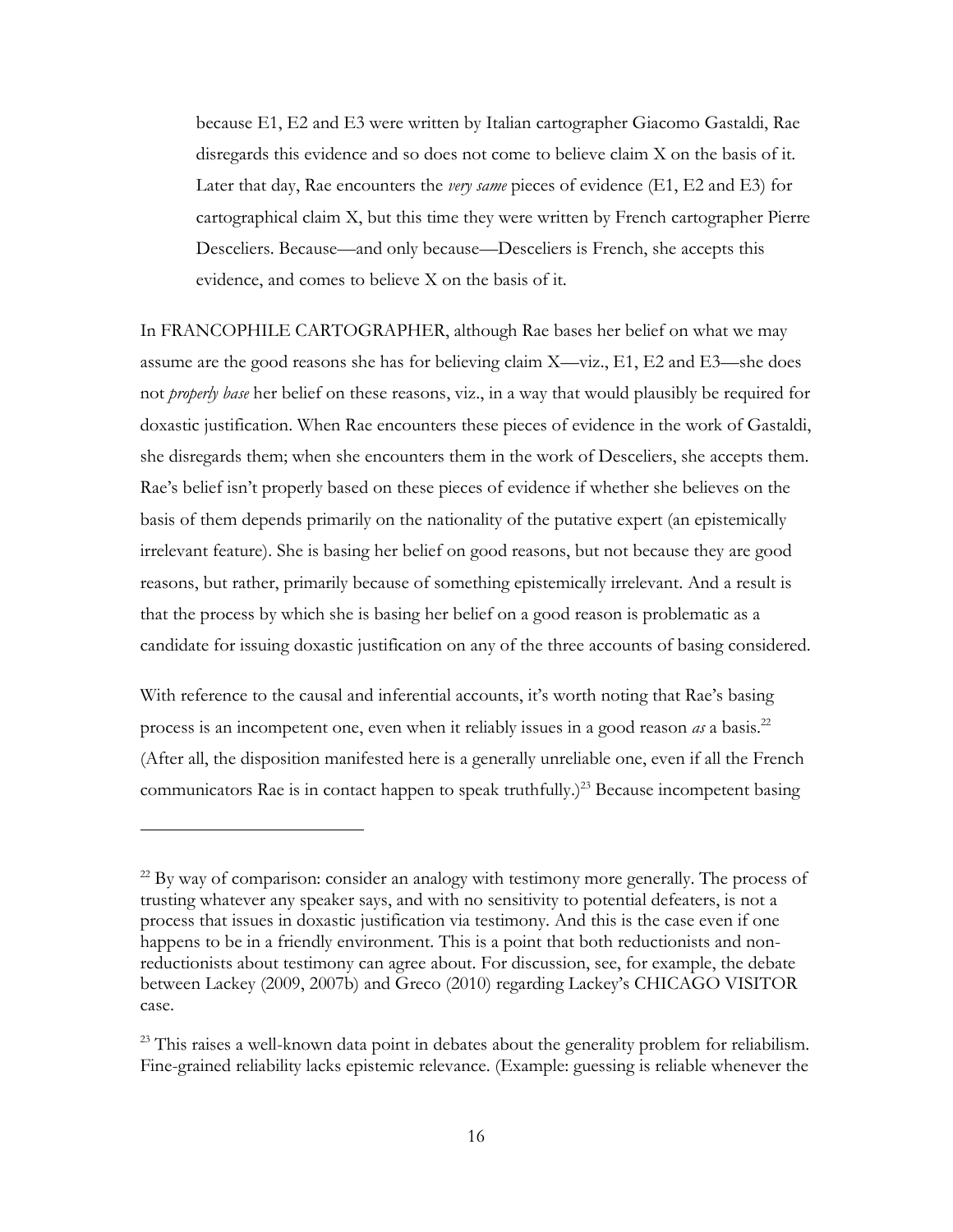is justification-undermining on a causal account as well as on an inferential account, Rae's belief, based on a good reason, falls short of doxastic justification despite being based on a good reason with reference to either of these accounts.

Likewise, with reference to the doxastic account, it should be noted that, while Rae we may grant has a meta-belief to the effect that  $E1$ ,  $E2$  and  $E3$  are good reasons for believing X (and so bases her belief that X on these good reasons), this meta-belief is itself unjustified- viz., it is a result of irrational prejudice. Given that irrational prejudice surely can't convert an otherwise doxastically unjustified belief into a doxastically justified belief, it follows that Rae's belief, based on a good reason, falls short of doxastic justification on a doxastic account of basing despite being based on a good reason.

But notice that, once we accept this line of thinking in FRANCOPHILE CARTOGRAPHER, then by parity of reasoning we should also accept that Tim in NAÏVE STUDENT-1 isn't doxastically justified in believing that global temperatures are rising. Both cases are structurally on a par; in both cases, the subject bases her belief on good reasons, but not because they are good reasons, but rather, primarily because of something epistemically irrelevant. And, a result in both cases is that the process by which the subject is basing her belief on a good reason is problematic as a candidate for issuing doxastic justification, *regardless* of what view of basing one subscribes to.

So our argument is as follows. There are (at least) two ways in which one's belief can fail to be doxastically justified. One may be like Martin in RACIST JUROR, and believe some proposition for which there are good reasons, but not on the basis of those good reasons. Or one may be like Tim in NAÏVE STUDENT-1 or Rae in FRANCOPHILE

environment is structured so that the guess is correct). The kind of reliability that is of importance epistemically is general, or normal, reliability---viz., where the relevant reference class includes normal environments. For different ways of unpacking the kind of reference class that is pertinent to reliability assessments, see Graham (2012) for an etiological functionalist account and Sosa (2015) for a virtue-theoretic account. See also Lyons (forthcoming) for a recent proposed solution to the generality problem.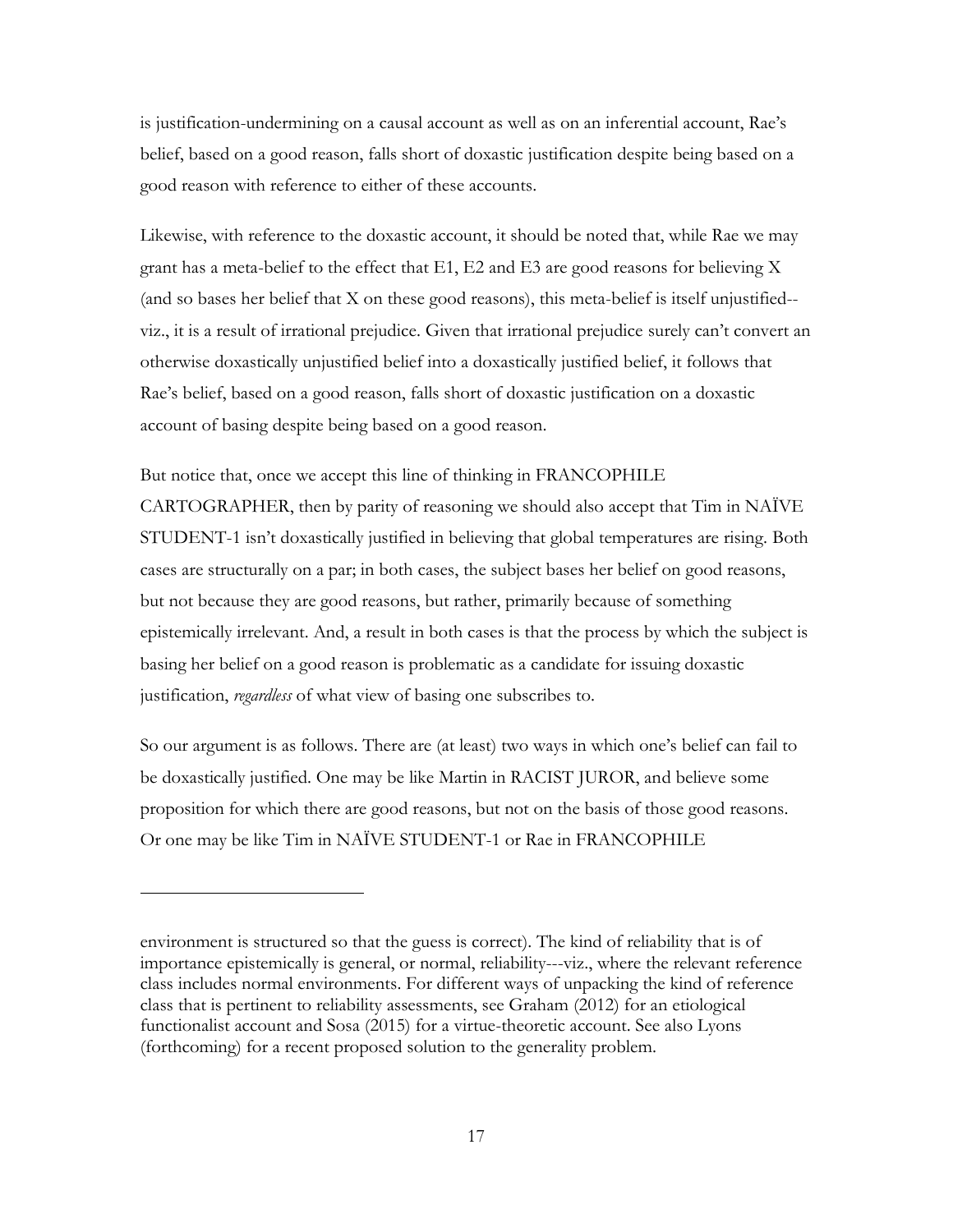CARTOGRAPHER. That is, one might believe some proposition for which there are good reasons on the basis of those good reasons, but not *because* they are good reasons, but for some other epistemically irrelevant (or plain bad) reason, so as to render the basing epistemically incompetent or otherwise defective. If this is right, then our skeptical worry remains: politically motivated reasoning can have epistemically deleterious effects *even when* it guides one toward the truth.

As we have already indicated, we think that Tim is not particularly unusual. So what we say about Tim's belief that global temperatures are rising is going to hold for many people who believe that global temperatures are rising. In what follows we will do two things. First, as promised (fn. 9), we will indicate how our argument relates to the literature on irrelevant influences on belief. Second, we will explore a further skeptical worry that we think might arise in even the "best" sort of case.<sup>24</sup>

# §6.

We have been looking at one way in which our beliefs can be influenced by factors that have nothing to do with the truth of their contents: they can be formed via politically motivated reasoning. Such factors are called "epistemically irrelevant" because they are irrelevant to the truth of the beliefs in question. The literature on epistemically irrelevant influences on belief looks at the general question of what to say about beliefs that are influenced by epistemically irrelevant factors.<sup>25</sup> While we are primarily concerned with politically motivated reasoning in particular, rather than irrelevant factors in general, the reader might want to know how our argument relates to this literature.

There are two (related) respects in which the argument above differs from much of the literature on epistemically irrelevant influences. First, there is a divide between those who

<sup>24</sup> Thanks to a referee at the *Canadian Journal of Philosophy* for suggesting many helpful changes to this section.

<sup>&</sup>lt;sup>25</sup> Henceforth we drop the qualifier "epistemically".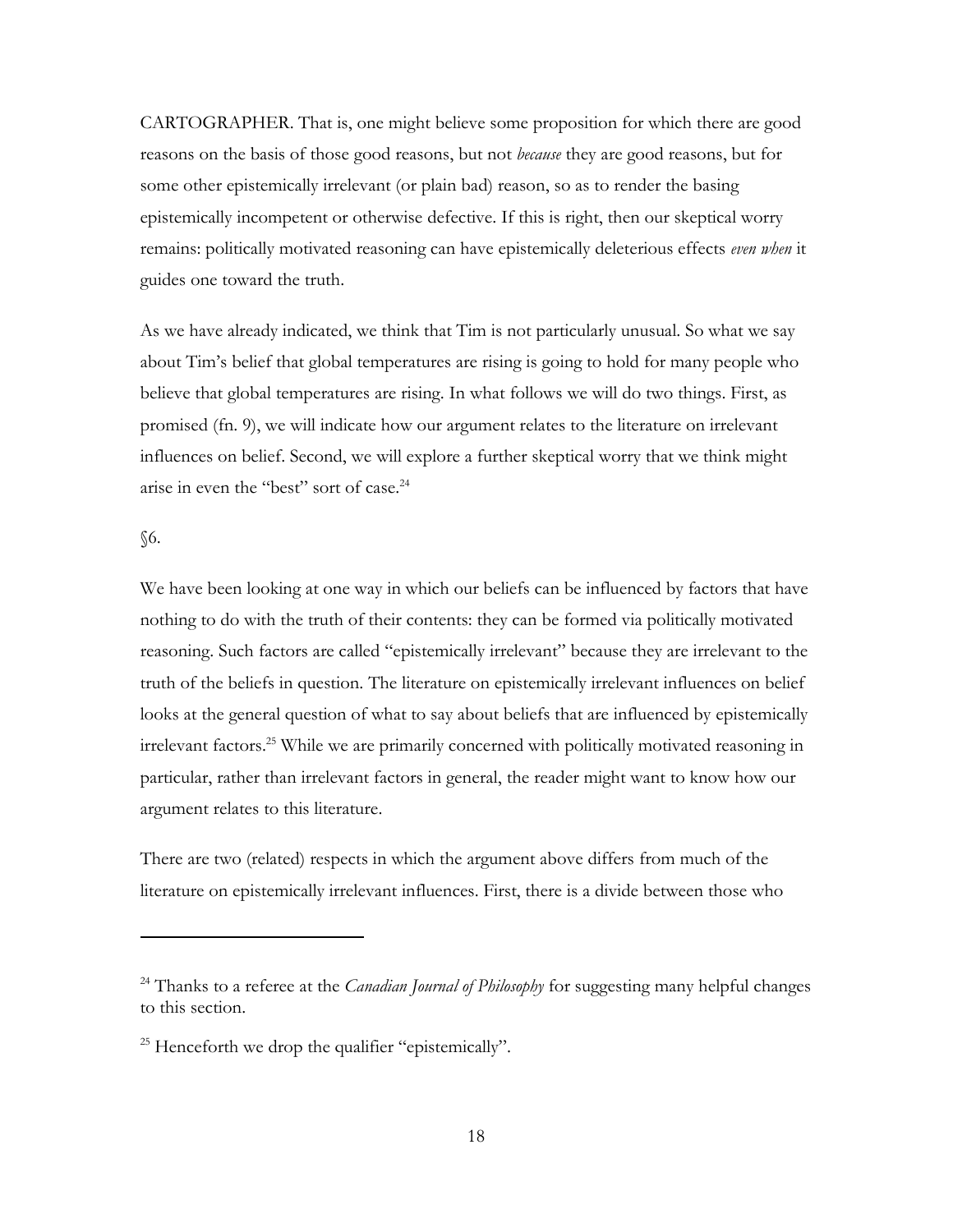think that irrelevant factors pose a problem for (some) of our beliefs (e.g. Avnur and Scott‐ Kakures 2015; Vavova 2018), and those who are more skeptical (e.g. Mogensen 2016; Srinivasan 2015; White 2010). Those who think that irrelevant factors can pose a problem tend to focus on the idea that learning your belief(s) have been influenced by irrelevant factors gives you a *defeater* for your belief(s). For instance, Katia Vavova defends this principle:

Good Independent Reason Principle: To the extent that you have good independent reason to think that you are mistaken with respect to p, you must revise your confidence in p accordingly—insofar as you can (Vavova 2018, 145).

Imagine that my political beliefs have been shaped by my upbringing, and I come to recognise this. Vavova's thought is that this would occasion a sceptical worry about my political beliefs if it gave me good reason to think my political beliefs might be mistaken.

Setting aside the implications of Vavova's proposal, the important point for our purposes is that, for Vavova, irrelevant factors are important insofar as being aware of them may gave us reasons to think certain beliefs are mistaken.<sup>26</sup> The idea is that recognizing the influence of irrelevant factors on our beliefs may give us a *defeater* for these beliefs. Our argument above was that politically motivated reasoning constitutes a problem for some of our beliefs because beliefs formed through politically motivated reasoning are not held on the right sort of *basis* (or not held on the right basis in the right way). Our argument therefore differs from Vavova's in that we are interested in the consequences of politically motivated reasoning for the *grounds* on which our beliefs are held, rather than in whether the recognition that our beliefs have been influenced by irrelevant factors can yield a defeater for our beliefs.

This difference is the consequence of a second and more fundamental difference. Vavova, like many of the authors who've written on irrelevant influences, is primarily interested in the

<sup>&</sup>lt;sup>26</sup> Much the same applies to Avnur and Scott-Kakures (2015), who focus on what they call "debunkers".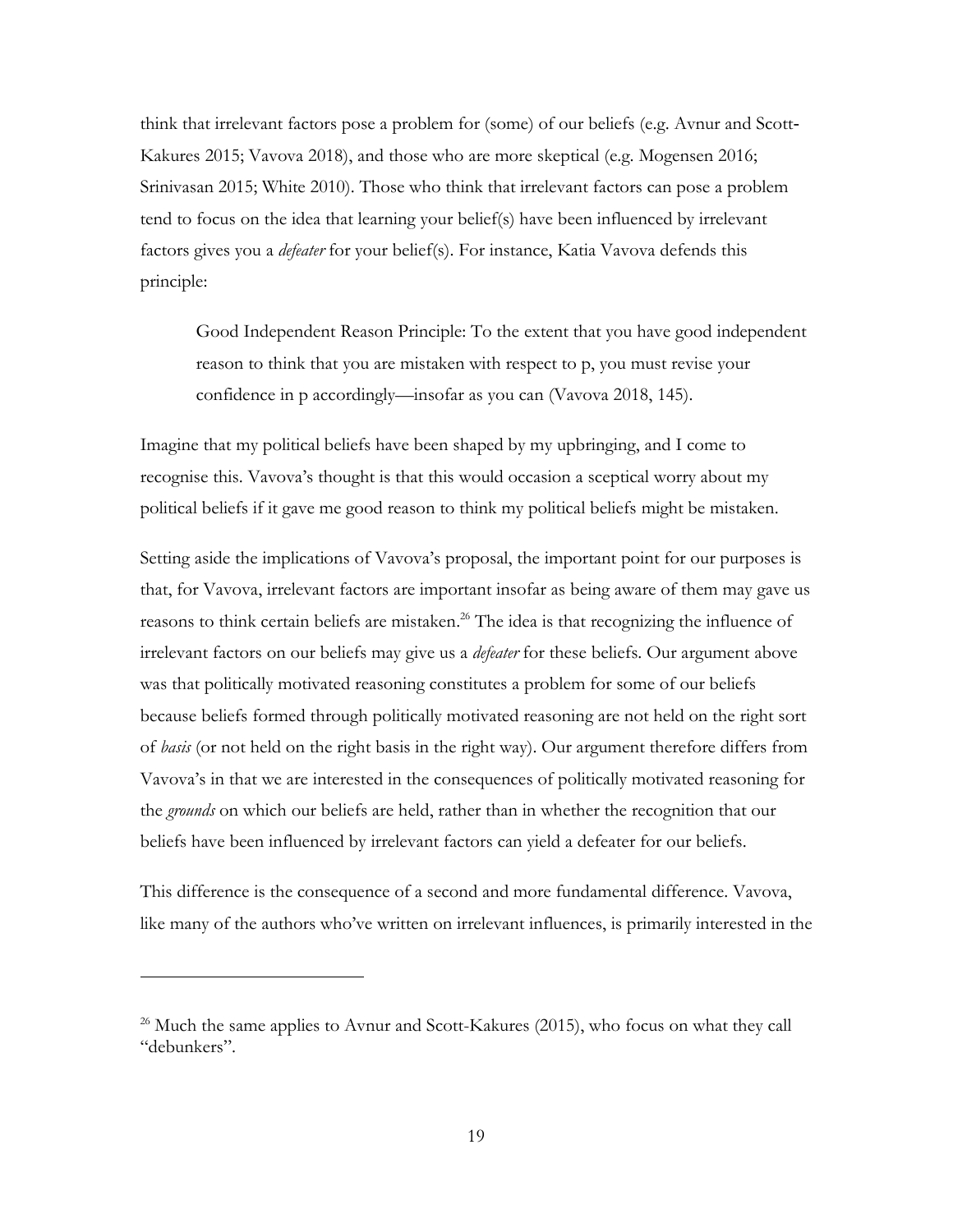consequences of the *recognition* that our beliefs have been influenced by irrelevant factors for the epistemic statuses of our beliefs. Her question is: under what conditions should this recognition lead us to revise our confidence? But our argument has not focused on the consequences of the recognition that some of our beliefs have been influenced by politically motivated reasoning. Rather, we have focused on the epistemic status of beliefs formed through politically motivated reasoning, whether the subjects are aware of the origins of their beliefs or not. In our discussions of Tim (and Rae) above we didn't specify whether Tim (or Rae) are *aware* of how they formed their respective beliefs. This doesn't *preclude* us from thinking of the issue in terms of defeaters. One might think there are defeaters for one's beliefs of which one is not aware, and that the existence of such defeaters has consequences for the epistemic statuses of one's beliefs. So we are interested in a different issue than Vavova and others, though there may be some interesting connections between our projects.

§7.

We have shown that our argument is importantly distinct from Vavova's (and much of the literature on irrelevant influences on belief) because it doesn't focus on the consequences of recognizing that our beliefs have (or might have been) influenced by irrelevant factors. That said, we want to finish by describing a case in which a subject does suspect that their beliefs have been influenced by politically motivated reasoning:

ENLIGHTENED STUDENT (PART I): Diane is like Tim in the following respects: (i) Diane is raised in a household where exposure to (and praise of) sound climate science is abundant, and climate change "denial" is discussed only in a negative light (ii) Diane (like most around her) believes that scientists agree that global temperatures are rising. Diane is *unlike* Tim in the following respects: (iii) Diane is not influenced or impressed by (as Tim is) which opinions are the socially approved ones; the matter of whether a given opinion is socially approved (or disapproved) has a negligible effect on whether Diane accepts it, even though Diane ends up accepting many claims (including the claim that <*scientists agree that global temperatures are rising*>) that are the accepted ones in her epistemically friendly environment.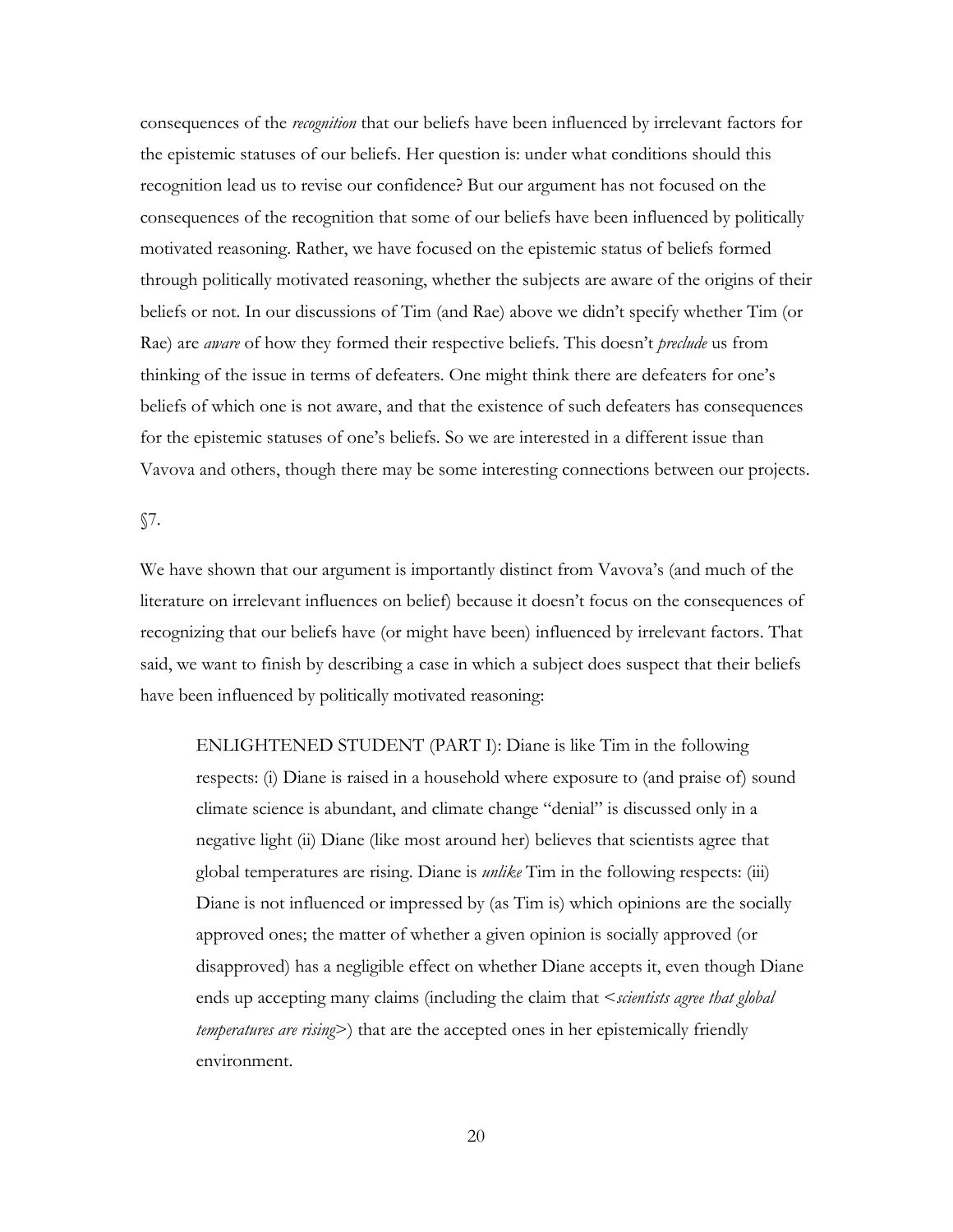It seems clear that Diane in ENLIGHTENED STUDENT (PART 1) is not just propositionally justified but also doxastically justified in believing that global temperatures are rising, and that human activity is the cause. Unlike Tim, Diane seems to properly base this belief on the good reasons that she has for holding it. She doesn't believe on the basis of these reasons because they are socially approved, but rather *because they strike her as good reasons*. We take this to show that there is nothing wrong with Diane so far as doxastic justification and the basis of her beliefs is concerned.

But even Diane may face some trouble. Imagine ENLIGHTENED STUDENT continues:

ENLIGHTENED STUDENT (PART II): Diane starts to get interested in empirical research on the social causes of belief-formation. She reads the literature cited in this paper, paying special attention to Kahan's work on politically motivated reasoning. She realizes that politically motivated reasoning is ubiquitous, and even sophisticated subjects like her are susceptible to it. Now, when she thinks about the reasons for which she holds her beliefs about things like climate change, it doesn't seem to her like she believes on the basis of these reasons because they happen to vindicate her broader political and cultural beliefs. But she has also read the literature on the (un)reliability of introspection<sup>27</sup> and "hindsight bias"<sup>28</sup>: she recognizes that she is not necessarily a good judge of why she thinks as she does, and that, like all of us, she tends to engage in a lot of *ex post facto* rationalization. She therefore regards it as very possible—if not likely—that she believes on the basis of the reasons she does not because they strike her as good reasons, but because they fit with her broader political and cultural beliefs.

What are we to say about Diane in ENLIGHTENED STUDENT (PART II)? There is an error-possibility that she regards as "live", and it is such that, were it to obtain, she would

 $27$  For references and philosophical discussion see Schwitzgebel (2011).

<sup>&</sup>lt;sup>28</sup> The classic study is Fischhoff and Beyth (1975).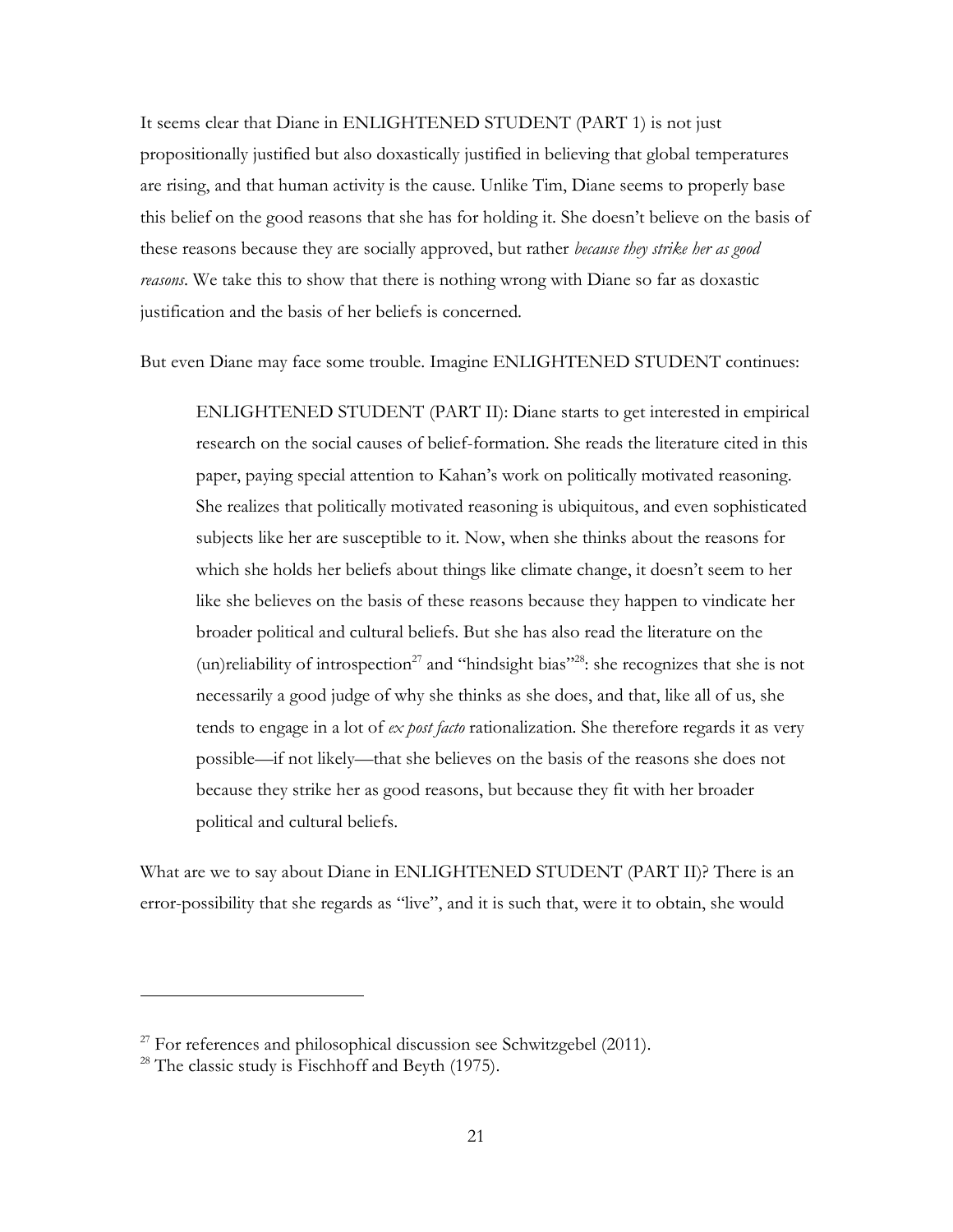(we have argued in §§3-4) not be doxastically justified in her belief that global temperatures are rising. We can view Diane's unease as (albeit unconsciously) a response to this situation.

But is there any problem with Diane's epistemic situation? While we wouldn't want to say for sure that there is, it is worth noting that there are some influential views in contemporary epistemology on which Diane's belief may well be unjustified. Take, for instance, Michael Bergmann's (2006) influential account of epistemic defeat, on which (put roughly) it is necessary and sufficient for some condition to defeat S's belief that S *take it* that the condition defeat their belief (e.g., by counting against the truth of the belief or against the reliability of its formation). On this account, if Diane takes it that her inability to rule out this error-possibility constitutes a defeater for her belief that global temperatures are rising, then her belief is defeated, and she is no longer justified in believing that global temperatures are rising. So, if you are attracted to a Bergmann-style account of epistemic defeat, there is room for a worry about whether Diane's belief is justified.

A similar point can made with reference to Lewis's (1996) account of relevant alternatives and their relationship to knowledge attributions. For Lewis, whether it is true to say that some S knows that some *p* is true depends on whether S can rule out all *relevant* alternatives, and various things can lead an alternative to be relevant in some conversational context. One thing that is sufficient (but not necessary) for an alternative to be relevant in a context is that it be *taken seriously* in the context. So, for instance, if a Cartesian skeptical scenario is taken seriously in some context, then it is relevant in that context. A Lewisian contextualist may hold that, as Diane moves from ENLIGHTENED STUDENT (PART I) to ENGLIGHTENED STUDENT (PART 2) the possibility that she has been engaging in motivated reasoning becomes relevant, and because she can't rule it out, she can no longer truly say that she knows that global temperatures are rising. It is of course a further step to hold that she can no longer truly say that she is *justified* in believing that global temperatures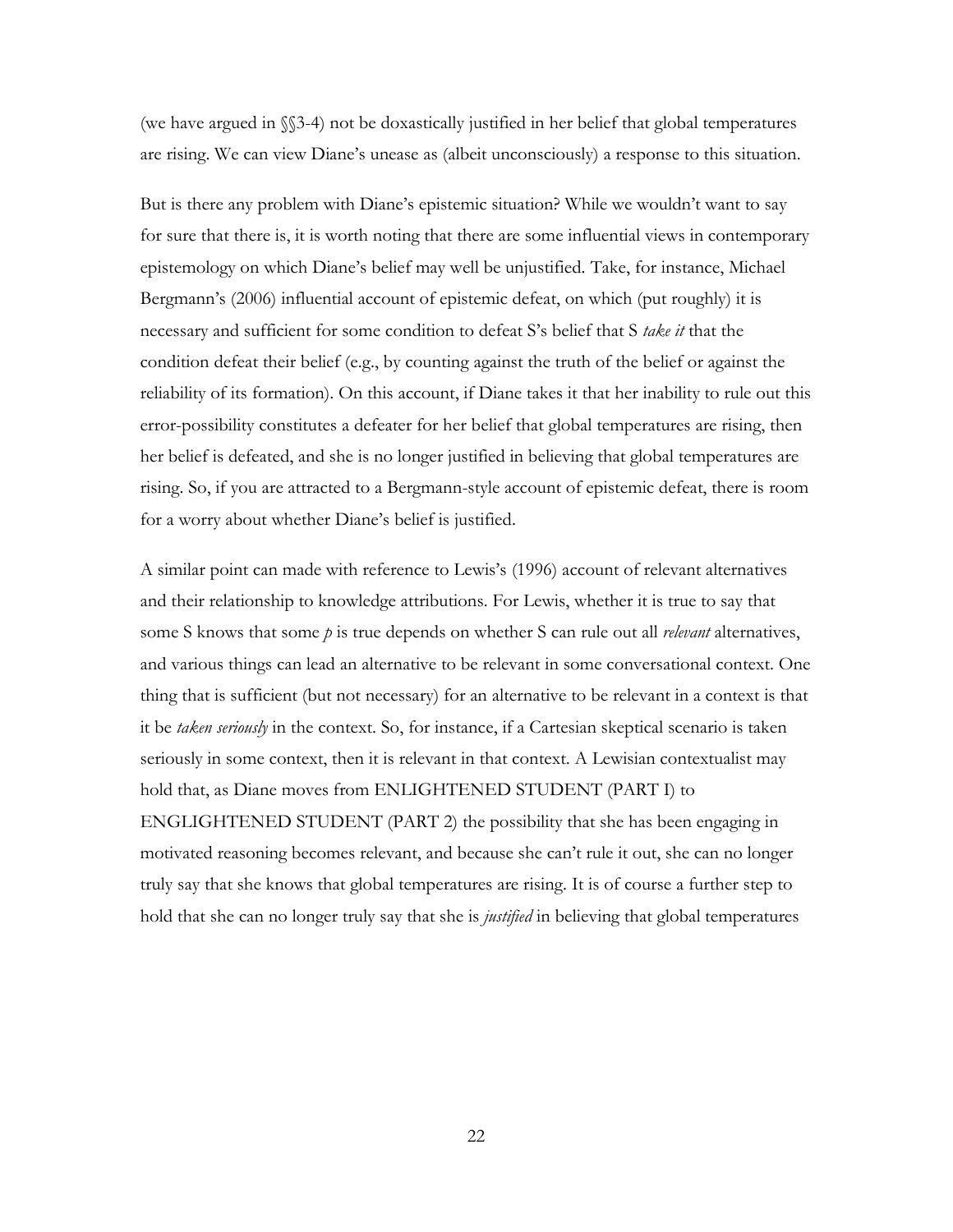are rising. But perhaps this further step can be made, and in any case, it would be unsettling enough if Diane couldn't truly say that she knows global temperatures are rising.<sup>29</sup>

# §8.

So what is the skeptical import of motivated reasoning? We want to finish by clarifying what we have been trying to do in this paper, and by commenting on what all this might teach us about intellectual virtue.

With reference to the preceding discussion, three ascending levels of skeptical import can be identified:

| LEVEL        | <b>TYPE OF CASE</b>                                                                 | <b>CONCESSION TO SKEPTIC</b>                                                                                                                                                                                   |
|--------------|-------------------------------------------------------------------------------------|----------------------------------------------------------------------------------------------------------------------------------------------------------------------------------------------------------------|
| $\mathbf{1}$ | NAÏVE STUDENT 2 (i.e.,<br>motivated reasoning leads us<br>astray).                  | <i>Minimal</i> ; the concession to the skeptic does not<br>go beyond those beliefs that we'd already be<br>inclined to regard as unjustified.                                                                  |
| 2            | NAÏVE STUDENT 1 (i.e.,<br>motivated reasoning nudges us<br>in the right direction). | <i>Substantial</i> ; the concession to the skeptic<br>includes some beliefs that we'd be inclined to<br>regard as justified. Crucially, this includes cases<br>where one bases (true) beliefs on good reasons. |
| 3            | ENLIGHTENED STUDENT<br>(PARTS 1 AND 2) (i.e., one<br>does not believe via motivated | Critical: the concession to the sceptic includes<br>some beliefs that we'd be inclined to regard as<br>epistemically impeccable. Crucially, this                                                               |

<sup>&</sup>lt;sup>29</sup> Another way of approaching this case would be via considerations about higher-order evidence. We could say that, due to her research about the prevalence of bias, Diane ends up with misleading evidence that there is something wrong with the evidential basis of her firstorder belief. Whether this has any implications for the justificatory status of Diane's belief depends on one's views about higher-order evidence, and we lack the space to address this issue here. But we think this would be an interesting topic for future work. Thanks to a referee for suggesting this angle.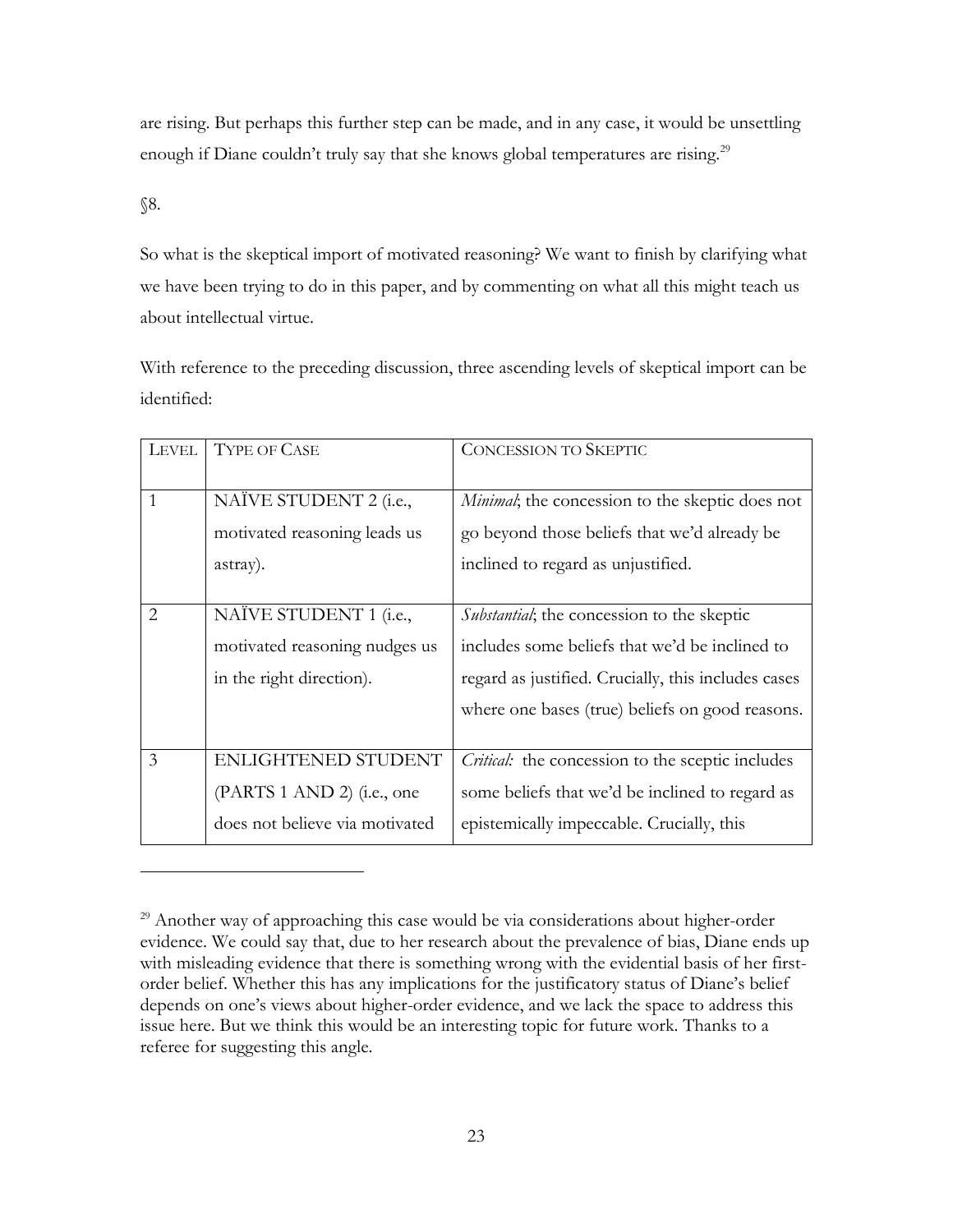reasoning, but reflects on the empirical literature and cannot rule out that one did reason this way). includes cases where the subject doesn't actually engage in motivated reasoning.

Level 3 is serious indeed. As the ENGLIGHTENED STUDENT pair of cases indicates, the kind of skeptical threat generated by the prevalence of motivated reasoning might plausibly imperil the epistemic status of our beliefs even when these beliefs are *not formed* through such reasoning at all. And in this respect, even what look like perfectly "good cases" might be ones where we turn out to be much worse off epistemically than it would initially seem. This should certainly give the epistemologist cause for concern.

To be clear, the above table distinguishes levels of skeptical *import*—not skeptical *conclusions*. Compare: it is uncontentious that the skeptical import of Descartes' arguments in *Meditation 1* included at least all empirical propositions. And yet, almost no one accepts the corresponding conclusions of these arguments. Of course, any skeptical argument—no matter the scope of skepticism threatened—might be defused by a suitable *anti*-skeptical response. In the present case, there is, as we see it, no suitable response to the kind of (minimal) skeptical import raised at Level 1; after all, these are beliefs that we would normally take to be unjustified.

What about Levels 2 and 3? There are two forms of anti-skeptical response one might try. The first form would be to try and find a weakness in the details of the skeptical arguments. So far as the Level 2 argument is concerned, one could challenge the empirical data from §2, or the epistemological assumptions about propositional and doxastic justification relied on in §§3-4. As for the Level 3 argument, one could challenge either of these things, or the Bergmann-style account of defeat (or the Lewisian semantics for knowledge attributions) from §7.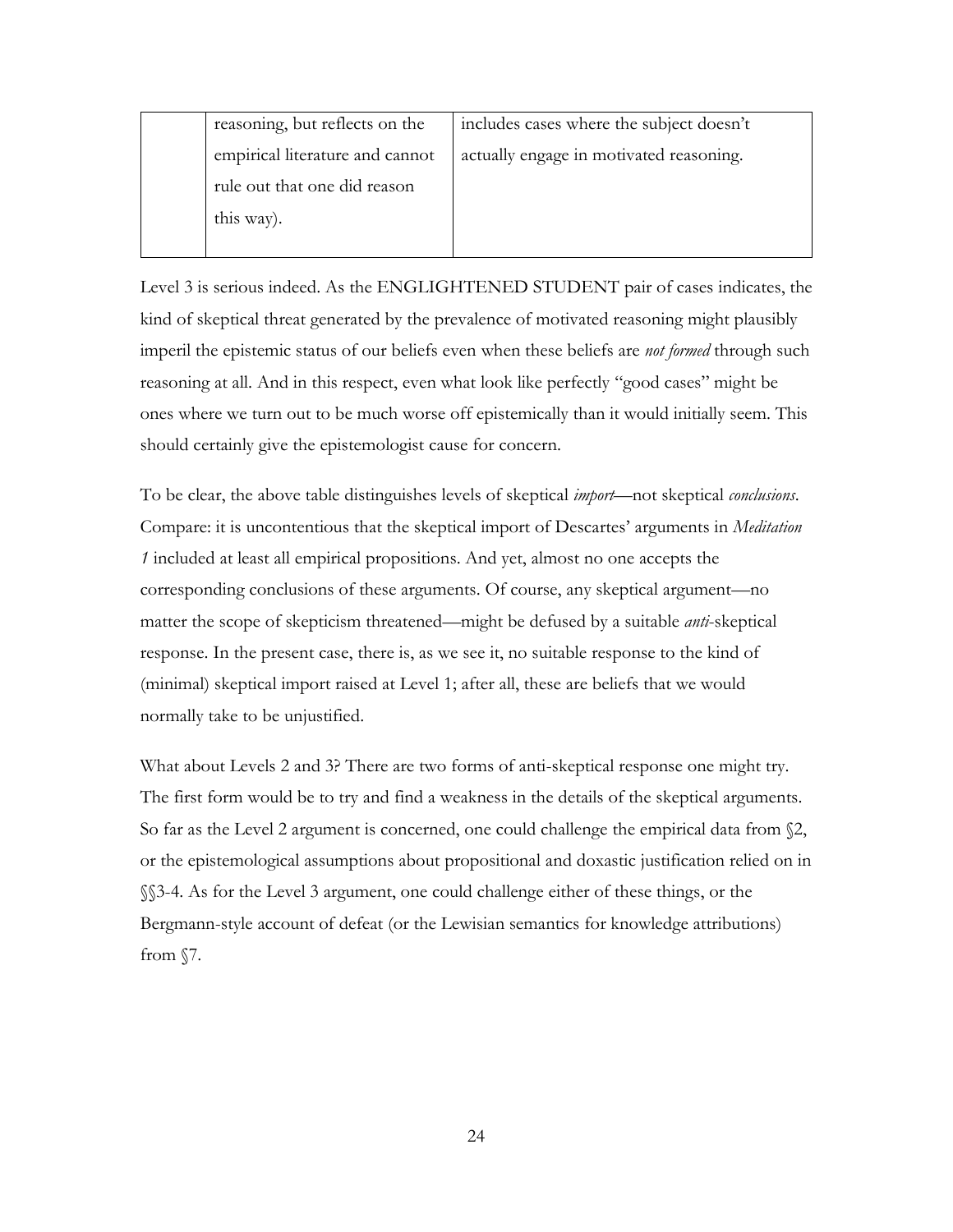The second form would be to target our overall strategy in this paper.<sup>30</sup> We have argued for skeptical conclusions about a class of our beliefs (beliefs in scientific issues that have become politically contentious, like global warming) on the basis of highly simplified toy cases (NAÏVE STUDENT and ENLIGHTENED STUDENT). We supposed that the causes of Tim's and Diane's beliefs can be captured in very simple terms (they defer to people recognized as experts in their community), and we have said very little about the reasons underlying these patterns of deference. One might argue that the causes and reasons underlying the beliefs that actual people have about issues like global warming are far more complex than this, and due to these complexities the skeptical conclusions we have derived about Tim and Diane may not transfer over to our own beliefs about these issues. We grant this point, but our aim has not been to argue conclusively for either a Level 2 or 3 skeptical conclusion. More modestly, we hope to have shown that the phenomenon of motivated reasoning raises insidious skeptical problems—and accordingly that the epistemological ramifications of motivated reasoning are much more serious than one may initially think (see e.g. Kelly 2008).

We want to conclude by noting how the above ascending cascade of skeptical threats posed by motivated reasoning might teach us something instructive about intellectual virtue.

One of the most popular mantras in contemporary social epistemology is that intellectual humility is valuable to its possessors as well as valuable more broadly in liberal democracies predicated upon a toleration of differing viewpoints.<sup>31</sup> One prominent account of the nature of intellectual humility, defended by Dennis Whitcomb, Heather Battaly, Jason Baehr and Daniel Howard-Snyder (2017) maintains that the virtue centrally involves an *owning of our* 

 $30$  We would like to thank a referee for pushing us to consider this response.

<sup>&</sup>lt;sup>31</sup> For an overview of this literature, see Gunn, Johnson, Lynch and Sheff (2017). For recent work on the importance of intellectual humility in education, see the articles in Carter et al. (2016). Cf. Gordon (forthcoming) for discussion of the epistemic value of humility in counselling.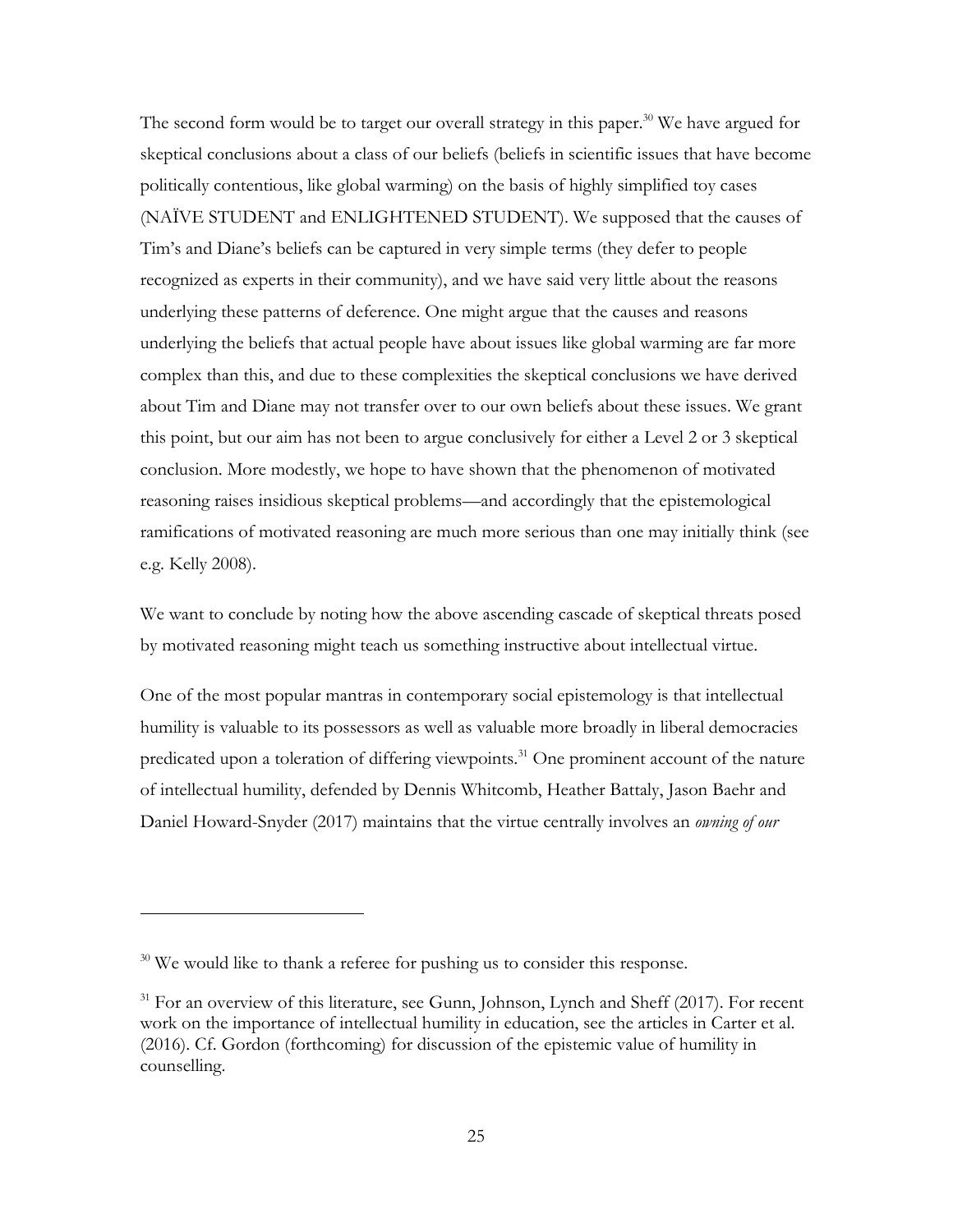*epistemic limitations.*<sup>32</sup> Intellectual humility, so understood, is characterized by a dispositional profile that includes cognitive, behavioral, motivational, and affective responses to the various ways in which individuals are epistemically limited. But what *are* these limitations, exactly? As Whitcomb et al. write:

We're all familiar with what we gather under the rubric of "intellectual limitations": gaps in knowledge (e.g. ignorance of current affairs), cognitive mistakes (e.g. forgetting an appointment), unreliable processes (e.g. bad vision or memory), deficits in learnable skills (e.g. being bad at math), intellectual character flaws (e.g. a tendency to draw hasty inferences) ... (2017, 516).<sup>33</sup>

One feature that unifies the examples that Whitcomb et al. point to is that they are all, in an important respect, *individual-level* limitations. Individual-level limitations, however, should only be part of the story. Some of our intellectual limitations arise simply in virtue of our *social situatedness*—viz., our membership in epistemic communities that antecedently value the things that they do. This at any rate seems to be an important moral to draw from §§2-7, and this is especially so for those who join us in taking seriously the idea that the skeptical import of the kind of motivated reasoning that features in cultural cognition rises to (at least) Level 2.

One lesson to draw from canvassing the skeptical import of motivated reasoning is that there is a distinctively *social* way that the virtuously intellectually humble person may own her epistemic limitations, apart from the more traditional ways of owning individual-level limitations (e.g., owning knowledge gaps, skills deficits, etc.)<sup>34</sup> That is, she may own the kinds of epistemic limitations one inherits specifically by embedding oneself in (and reaping *other* 

 $32$  For some additional accounts of intellectual humility, see Church and Samuelson (2017), Church (2017), Kidd (2016), Kallestrup and Pritchard (2016) and Tanesini (2018).

<sup>&</sup>lt;sup>33</sup> In offering these examples, Whitcomb et al. are to some extent borrowing from a passage they cite earlier in the paper from June Tangney (2009).

 $34$  It's worth noting that this line of thinking gains support from views that emphasise the social dimension of reasoning; see, e.g., Mercier and Sperber (2017).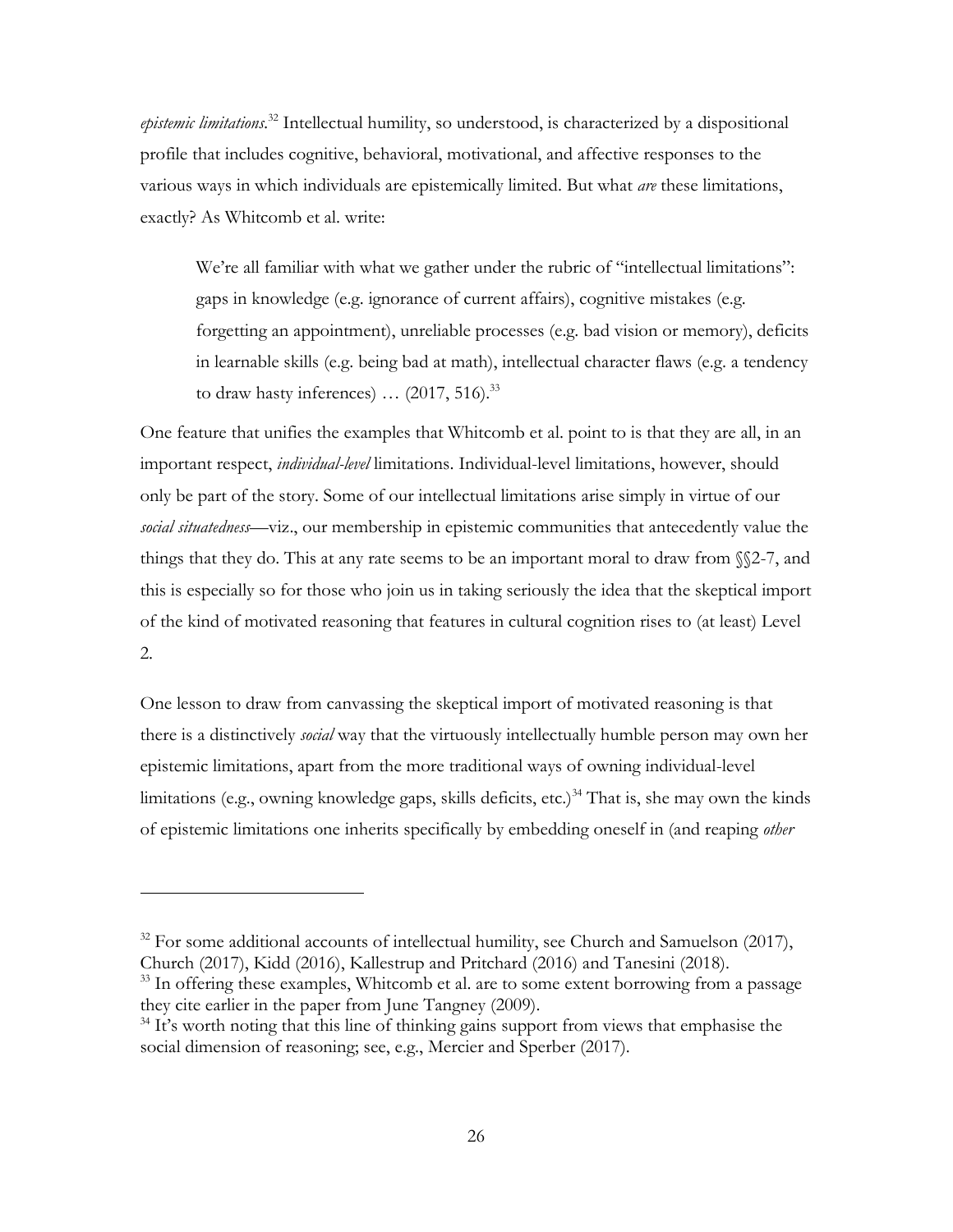epistemic benefits from) a social community, limitations that—if our argument is sound—

stand to threaten us epistemically on potentially three levels of ascending epistemic concern.

# **References**

- Alston, William. 1985. "Concepts of Epistemic Justification." *The Monist* 68 (1): 57–89.
- Audi, Robert. 1982. "Believing and Affirming." *Mind* 91 (361): 115–20.
- Avnur, Yuval, and Dion Scott‐Kakures. 2015. "How Irrelevant Influences Bias Belief." *Philosophical Perspectives* 29 (1): 7–39.
- Baron, Jonathan, and John T. Jost. 2019. "False Equivalence: Are Liberals and Conservatives in the United States Equally Biased?." *Perspectives on Psychological Science* 14(2): 292-303.
- Beebe, James R., Maria Baghramian, Luke Drury, and Finnur Dellsén. 2018. "Divergent Perspectives on Expert Disagreement: Preliminary Evidence from Climate Science, Climate Policy." *ArXiv: 1802.01889*.
- Bergmann, Michael. 2006. *Justification without Awareness*. New York: Oxford University Press.
- Bradley, Gifford W. 1978. "Self-Serving Biases in the Attribution Process: A Reexamination of the Fact or Fiction Question." *Journal of Personality and Social Psychology* 36 (1): 56– 71.
- Brown, Roger. 1986. *Social Psychology*. 2nd ed. New York: Free Press.
- Bullock, John G., Alan S. Gerber, and Seth J. Hill. 2015. "Partisan Bias in Factual Beliefs about Politics." *Quarterly Journal of Political Science* 10: 519–78.
- Burnstein, Eugene, and Amiram Vinokur. 1977. "Persuasive Argumentation and Social Comparison as Determinants of Attitude Polarization." *Journal of Experimental Social Psychology* 13 (4): 315–32.
- Carter, J. Adam, Jesper Kallestrup, and Duncan Pritchard. 2016. "Intellectual Humility." *Logos and Episteme* 7 (7).
- Church, Ian M. 2017. "The Limitations of the Limitations-Owning Account of Intellectual Humility." *Philosophia* 45 (3): 1077–1084.
- Church, Ian M., and Peter L. Samuelson. 2017. *Intellectual Humility: An Introduction to the Philosophy and Science*. Bloomsbury Academic.
- Cohen, G. A. 2001. *If You're an Egalitarian, How Come You're So Rich?* Cambridge, MA: Harvard University Press.
- Davis, John K. 2009. "Subjectivity, Judgment, and the Basing Relationship." *Pacific Philosophical Quarterly* 90(1): 21-40.
- DiPaolo, Joshua, and Robert Mark Simpson. 2016. "Indoctrination Anxiety and the Etiology of Belief." *Synthese* 193 (10): 3079–98.
- Ditto, Peter H., James A. Scepansky, Geoffrey D. Munro, Anne Marie Apanovitch, and Lisa K. Lockhart. 1998. "Motivated Sensitivity to Preference-Inconsistent Information." *Journal of Personality and Social Psychology* 75 (1): 53–69.
- Ditto, Peter H., Brittany S. Liu, Cory J. Clark, Sean P. Wojcik, Eric E. Chen, Rebecca H. Grady, Jared B. Celniker, and Joanne F. Zinger. 2019. "At Least Bias is Bipartisan: A Meta-Analytic Comparison of Partisan Bias in Liberals and Conservatives." *Perspectives on Psychological Science* 14(2): 273-291.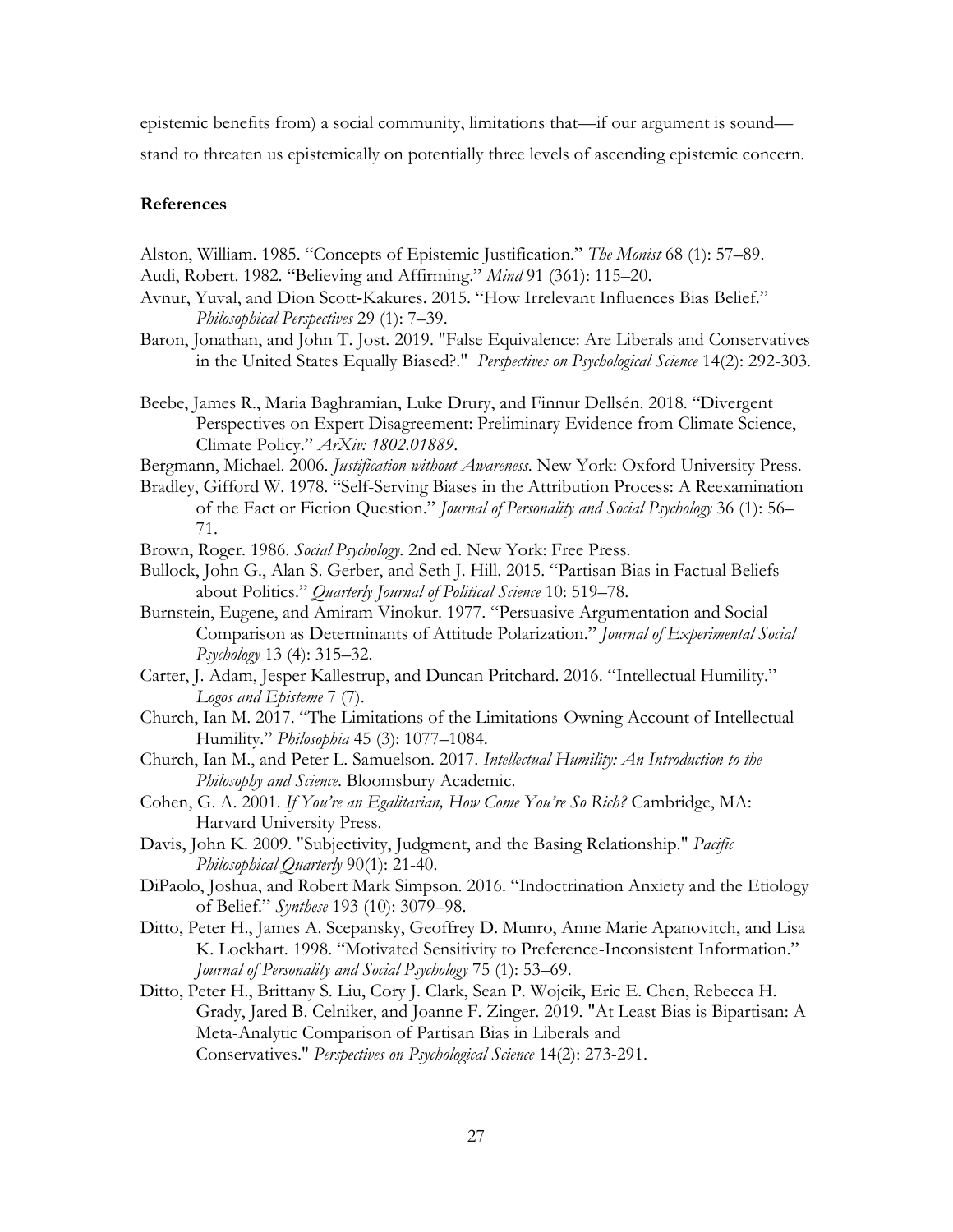- Fischhoff, Baruch, and Ruth Beyth. 1975. "'I Knew It Would Happen.'" *Organizational Behavior and Human Performance* 13 (1): 1–16.
- Gampa, Anup, Sean Wojcik, Matt Motyl, Brian Nosek, and Peter Ditto. Forthcoming. "(Ideo)Logical Reasoning: Ideology Impairs Sound Reasoning." *Social Psychological and Personality Science*. https://doi.org/10.1177/1948550619829059.
- Gigerenzer, Gerd. 2000. *Simple Heuristics That Make Us Smart*. Oxford: Oxford University Press.
- Ginet, Carl. 1985. "Contra Reliabilism." *The Monist* 68 (2): 175–87.
- Goldman, Alvin. 1988. "Strong and Weak justification." *Philosophical Perspectives*, 2: 51– 69.
- Gordon, Emma C. forthcoming. "Intellectual Humility, Spirituality and Counselling." *Journal of Psychology and Theology*.
- Graham, Peter J. 2012. "Epistemic Entitlement." *Noûs* 46 (3): 449–82.
- Greco, Dan. Forthcoming. "Climate Change and Cultural Cognition." *Philosophy and Climate Change*. <https://philpapers.org/archive/GRECCA-12.pdf>
- Greco, John. 2010. *Achieving Knowledge: A Virtue-Theoretic Account of Epistemic Normativity*. Cambridge University Press.
- Gunn, Hanna, Casey Rebecca Johnson, Michael P. Lynch, and Nathan Sheff. 2017. "Intellectual Humility." In *Oxford Bibliographies in Philosophy*, edited by Duncan Pritchard. New York: Oxford University Press. <http://www.oxfordbibliographies.com/view/document/obo-9780195396577/obo-9780195396577-0347.xml>.
- Harman, Gilbert H. 1970. "Knowledge, Reasons, and Causes." *Journal of Philosophy* 67 (21): 841–55.
- Hodson, Gordon, and Michael Busseri. 2012. "Bright Minds and Dark Attitudes: Lower Cognitive Ability Predicts Greater Prejudice Through Right-Wing Ideology and Low Intergroup Contact." *Psychological Science* 23 (2): 187–95.
- Huemer, Michael. 2016. "Why People Are Irrational about Politic." In *Philosophy, Politics and Economics: An Anthology*, edited by Geoffrey Brennan, Michael C. Munger, and Geoffrey Sayre-McCord, 456–67. New York: Oxford University Press.
- Jost, John T., Erin P. Hennes, and Howard Lavine. 2013. "'Hot' Political Cognition: Its Self-, Group-, and System-Serving Purposes." In *The Oxford Handbook of Social Cognition*, 851–75. New York: Oxford University Press.
- Kahan, Dan. 2013. "Ideology, Motivated Reasoning, and Cognitive Reflection." *Judgment and Decision Making* 8 (4): 407–24.
	- ———. 2014. "Making Climate-Science Communication Evidence-Based--All the Way Down." In *Culture, Politics and Climate Change*, edited by M. Boykoff and D. Crow, 203–20. New York: Routledge.
- -. 2016. "The Politically Motivated Reasoning Paradigm, Part 1: What Politically Motivated Reasoning Is and How to Measure It." In *Emerging Trends in the Social and Behavioral Sciences*, 1–16.
- Kahan, Dan, David Hoffman, Danieli Evans, Neal Devins, Eugene Lucci, and Katherine Cheng. 2016. "'Ideology' or 'Situation Sense'? An Experimental Investigation of Motivated Reasoning and Professional Judgment." *University of Pennsylvania Law Review* 164 (349): 349–438.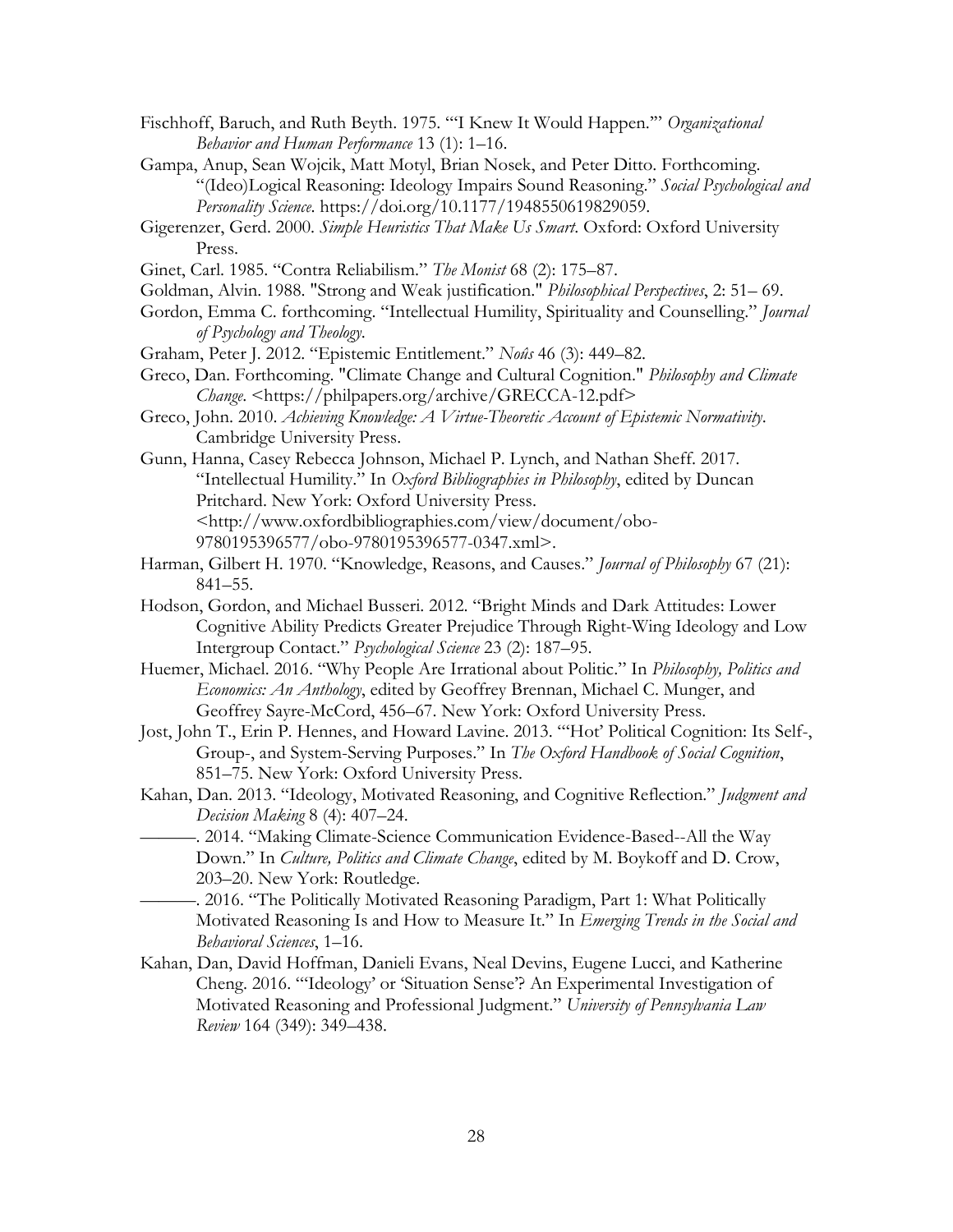| Kahan, Dan, Hank Jenkins-Smith, and Donald Braman. 2011. "Cultural Cognition of               |  |  |
|-----------------------------------------------------------------------------------------------|--|--|
| Scientific Consensus." Journal of Risk Research 14 (2): 147-74.                               |  |  |
| Kallestrup, Jesper, and Duncan Pritchard. 2012. "Robust Virtue Epistemology and               |  |  |
| Epistemic Anti-Individualism." Pacific Philosophical Quarterly 93 (1): 84-103.                |  |  |
| -2014. "Virtue Epistemology and Epistemic Twin Earth." European Journal of                    |  |  |
| Philosophy 22 (3): 335-57.                                                                    |  |  |
|                                                                                               |  |  |
| 2016. "From Epistemic Anti-Individualism to Intellectual Humility." Res Philosophica          |  |  |
| 93 (3): 533-552.                                                                              |  |  |
| Kanazawa, Satoshi. 2010. "Why Liberals and Atheists Are More Intelligent." Social Psychology  |  |  |
| Quarterly 73 (1): 33–57.                                                                      |  |  |
| Kelly, Thomas. 2008. "Disagreement, Dogmatism, and Belief Polarization." Journal of           |  |  |
| Philosophy 105 (10): 611-633.                                                                 |  |  |
| Kidd, Ian James. 2016. "Intellectual Humility, Confidence, and Argumentation." Topoi 35 (2):  |  |  |
| $395 - 402$ .                                                                                 |  |  |
| Korcz, Keith. 2000. "The Causal-Doxastic Theory of the Basing Relation." Canadian Journal     |  |  |
| of Philosophy 30 (4): 525-50.                                                                 |  |  |
| Kornblith, Hilary, 1999. "Distrusting Reason." Midwest Studies in Philosophy, 23(1): 181-196. |  |  |
|                                                                                               |  |  |
| Kunda, Ziva. 1987. "Motivated Inference: Self-Serving Generation and Evaluation of Causal     |  |  |
| Theories." Journal of Personality and Social Psychology 53 (4): 636–47.                       |  |  |
|                                                                                               |  |  |
| Kvanvig, Jonathan. 2003. "Propositionalism and the Perspectival Character of Justification."  |  |  |
| American Philosophical Quarterly 40 (1): 3-17.                                                |  |  |
| Lackey, Jennifer. 2007a. "Norms of Assertion." Noûs 41 (4): 594–626.                          |  |  |
|                                                                                               |  |  |
| $345 - 61$ .                                                                                  |  |  |
|                                                                                               |  |  |
| Lewis, David. 1996. "Elusive Knowledge." Australasian Journal of Philosophy 74 (4): 549-67.   |  |  |
| Lord, Charles G., Lee Ross, and Mark R. Lepper. 1979. "Biased Assimiliation and Attitude      |  |  |
| Polarization: The Effects of Prior Theories on Subsequently Considered Evidence."             |  |  |
| Journal of Personality and Social Psychology 37 (11): 2098-2109.                              |  |  |
| Lynch, Michael P. forthcoming. "Epistemic Humility, Epistemic Arrogance and Political         |  |  |
|                                                                                               |  |  |
| Conviction." Episteme.                                                                        |  |  |
| 2018. "Epistemic Arrogance and Political Dissent." In <i>Voicing Dissent</i> : The Ethics and |  |  |
| Epistemology of Making Disagreement Public, edited by Casey Rebecca Johnson, 129-39.          |  |  |
| London: Routledge.                                                                            |  |  |
| Lyons, Jack. forthcoming. "Algorithm and Parameters: Solving the Generality Problem for       |  |  |
| Reliabilism." Philosophical Review.                                                           |  |  |
| McCain, Kevin. 2012. "The Interventionist Account of Causation and the Basing Relation."      |  |  |
| Philosophical Studies 159 (3): 357-82.                                                        |  |  |
| Mogensen, Andreas L. 2016. "Contingency Anxiety and the Epistemology of                       |  |  |
| Disagreement." Pacific Philosophical Quarterly 97 (4): 590–611.                               |  |  |
| Molden, Daniel C., and E. Tory Higgins. 2012. "Motivated Thinking." In The Oxford             |  |  |
| Handbook of Thinking and Reasoning, 390-409.                                                  |  |  |
| Moser, Paul. 1989. Knowledge and Evidence. Cambridge: Cambridge University Press.             |  |  |
|                                                                                               |  |  |
|                                                                                               |  |  |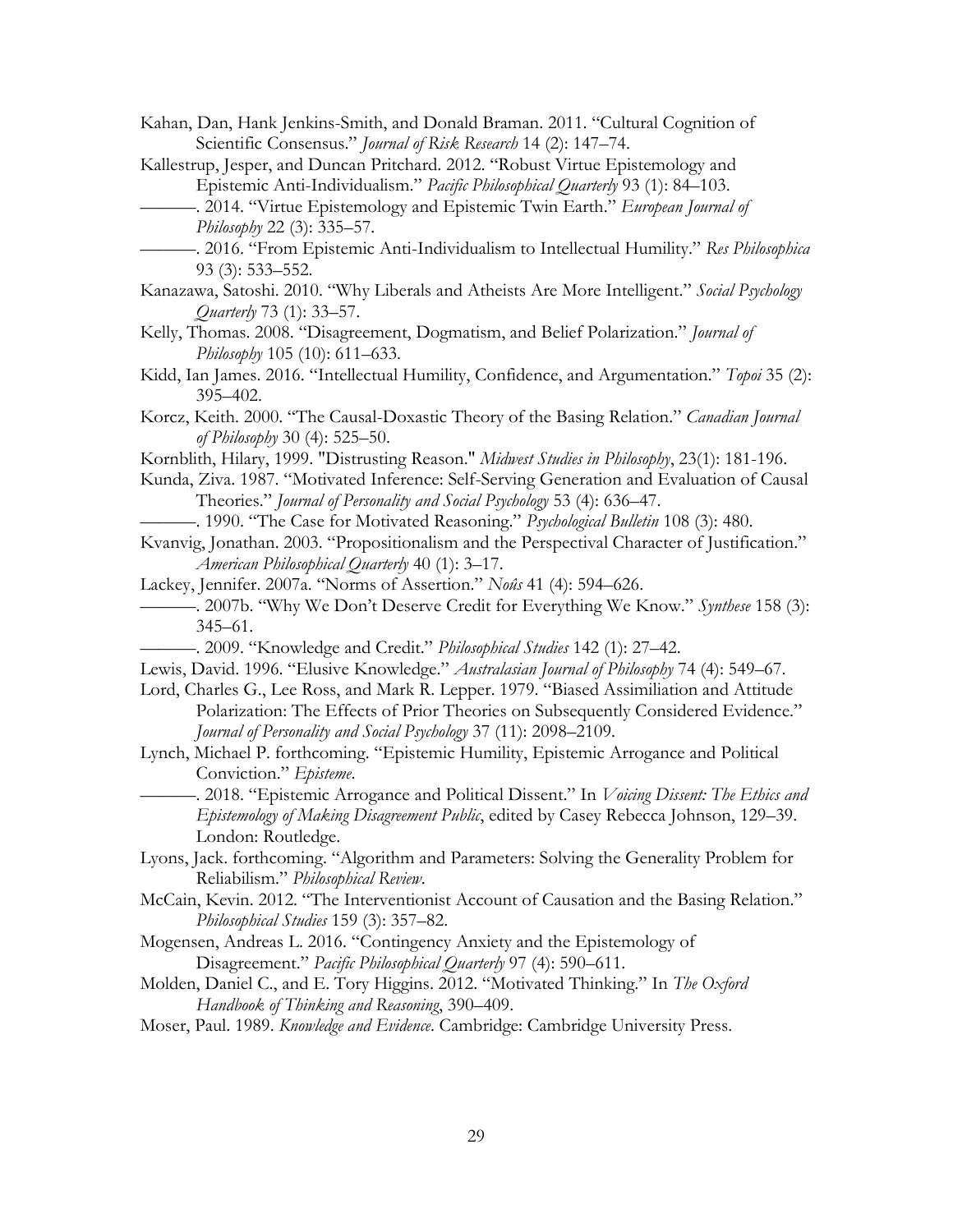- National Research Council Board on Radioactive Waste Management. 1990. "Rethinking High-Level Radioactive Waste Disposal: A Position Statement of the Board on Radioactive Waste Management." Washington, D.C.: National Academy Press.
- National Research Council Committee on Analysis of Global Change Assessments. 2007. "Analysis of Global Change Assessments: Lessons Learned." Washington, D.C.: National Academies Press.
- National Research Council Committee to Improve Research Information and Data on Firearms. 2004. "Firearms and Violence: A Critical Review." Washington, D.C.: National Academies Press.

Plantinga, Alvin. 1993. *Warrant: The Current Debate*. Oxford: Oxford University Press.

- Pollock, John L., and Joseph Cruz. 1999. *Contemporary Theories of Knowledge*. Lanham, MA: Rowman & Littlefield.
- Prior, Markus, Gaurav Sood, and Kabir Khanna. 2015. "You Cannot Be Serious: The Impact of Accuracy Incentives on Partisan Bias in Reports of Economic Perceptions." *Quarterly Journal of Political Science* 10: 489–518.
- Redlawsk, David P. 2002. "Hot Cognition or Cool Consideration? Testing the Effects of Motivated Reasoning on Political Decision Making." *The Journal of Politics* 64 (4): 1021–44.
- Rini, Regina. 2017. "Fake News and Partisan Epistemology." *Kennedy Institute of Ethics Journal* 27 (S2): 43–64.
- Ryle, Gilbert. 1945. "Knowing How and Knowing That." *Proceedings of the Aristotelian Society* 46  $(n/a)$ : 1–16.
- Schoenfield, Miriam. 2013. "Permission to Believe: Why Permissivism Is True and What It Tells Us About Irrelevant Influences on Belief." *Noûs* 47 (1): 193–218.
- Schwitzgebel, Eric. 2011. *Perplexities of Consciousness*. Bradford.
- Sher, George. 2001. "But I Could Be Wrong." *Social Philosophy and Policy* 18 (2): 64.
- Slothuus, Rune, and Claes H. de Vreese. 2010. "Political Parties, Motivated Reasoning, and Issue Framing Effects." *The Journal of Politics* 72 (3): 630–45.
- Simion, Mona. 2019. "Knowledge‐First Functionalism." *Philosophical Issues* 29(1): 254-267.
- Sosa, Ernest. 2015. *Judgment and Agency*. Oxford: Oxford University Press.
- Srinivasan, Amia. 2015. "The Archimedean Urge." *Philosophical Perspectives* 29 (1): 325–62.
- Street, Sharon. 2006. "A Darwinian Dilemma for Realist Theories of Value." *Philosophical Studies* 127 (1): 109–66.
- Swain, Marshall. 1981. *Reasons and Knowledge*. Ithaca, NY: Cornell University Press.
- Taber, Charles S., and Milton Lodge. 2006. "Motivated Skepticism in the Evaluation of Political Beliefs." *American Journal of Political Science* 50 (3): 755–69.
- Tanesini, Alessandra. 2018. "Intellectual Humility as Attitude." *Philosophy and Phenomenological Research* 96 (2): 399–420.
- Tangney, June P. 2009. "Humility." In *Oxford Handbook of Positive Psychology*, edited by Shane P. Lopez and C. R. Snyder, 483–90. New York: Oxford University Press.
- Turri, John. 2010. "On the Relationship between Propositional and Doxastic Justification." *Philosophy and Phenomenological Research* 80 (2): 312–26.
	- https://doi.org/10.1111/j.1933-1592.2010.00331.x.
- ———. 2011. "Believing For a Reason." *Erkenntnis* 74 (3): 383–97.